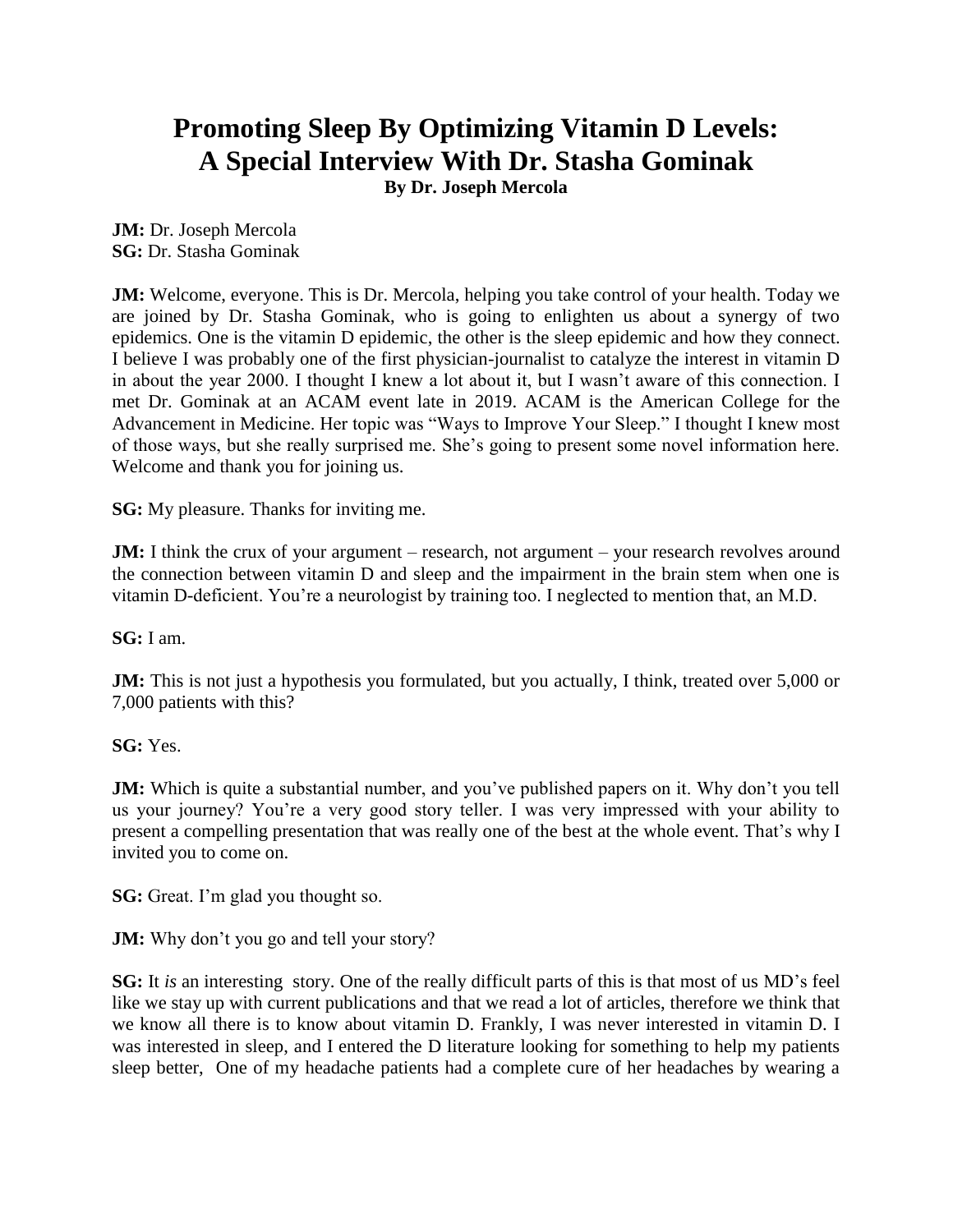CPAP mask, and I started sending young, relatively healthy women with daily headache for sleep studies.

Over a period of years, what came out of those studies was that most of them didn't have sleep apnea, but they didn't have enough rapid eye movement (REM) sleep. There was nobody publishing anything about that. Why didn't they have normal REM sleep? And frankly, at first I had to learn to read more than just the sleep study **report** because that lack of deep sleep was not on the front page, it was hidden within the study. My pulmonologist pointed out to me that the younger females I was sending him had an unusual but consistent finding: Little or no REM sleep.

Over time, I did a lot of sleep studies in teenagers, kids and relatively healthy people suffering from daily headache. Most didn't have sleep apnea, but they all had lower amounts of deep sleep than what they needed. The presumption was, "Oh, they're complaining of being tired, *and* they have epilepsy or daily headache but the two were not linked. Once seeing their sleep studies I began to think differently; they developed neurologic illness *because* of an inability to repair their brain every night."

Once finding that they had no REM, I was pretty much stuck with the treatments we had; continuous positive airway pressure (CPAP) devices for those who had apnea and sleeping pills for those with insomnia. That was very unsatisfying for myself and the patients. And then pretty much by accident, I stepped into an interesting finding; One of my young headache patients who was extremely tired, had absolutely no deep sleep on her sleep study. She slept for 10 hours, but she did not get into the healing phases of sleep, and she had a B12 deficiency. Could that be related to her abnormal sleep, a deficiency that we could fix?

I began to measure B12 levels in all of my daily headache sufferers. Later I started measuring vitamin D levels. Over a period of time, it turned out that the B12 was rarely low but everybody's vitamin D was low. That, in and of itself, would not be enough to get excited about, except that it turned out there were numerous articles showing vitamin D receptors in the brainstem sleep switches. That was already published by Dr. Walter Stumpf in the 1980s but no one paid attention.

The next struggle was, "How is it that this guy named Walter Stumpf has already published an entire context in which to understand why vitamin D is linked to hibernation, sleep, reproduction and metabolism? And, why isn't that recognized as *the* way we should think about vitamin D?'' If D runs hibernation then moving indoors and having a low D is going to have an effect on our sleep.

For two years my patients and I supplemented vitamin D and improved our sleep. In 2012 Walter Stumpf and I published the first article suggesting that the epidemic of sleep disorders of many kinds, not just sleep apnea, but insomnia, waking tired, movement disorders in sleep, all of the sleep disorders are linked to vitamin D deficiency. That was actually our first discovery. Any questions or comments about that piece?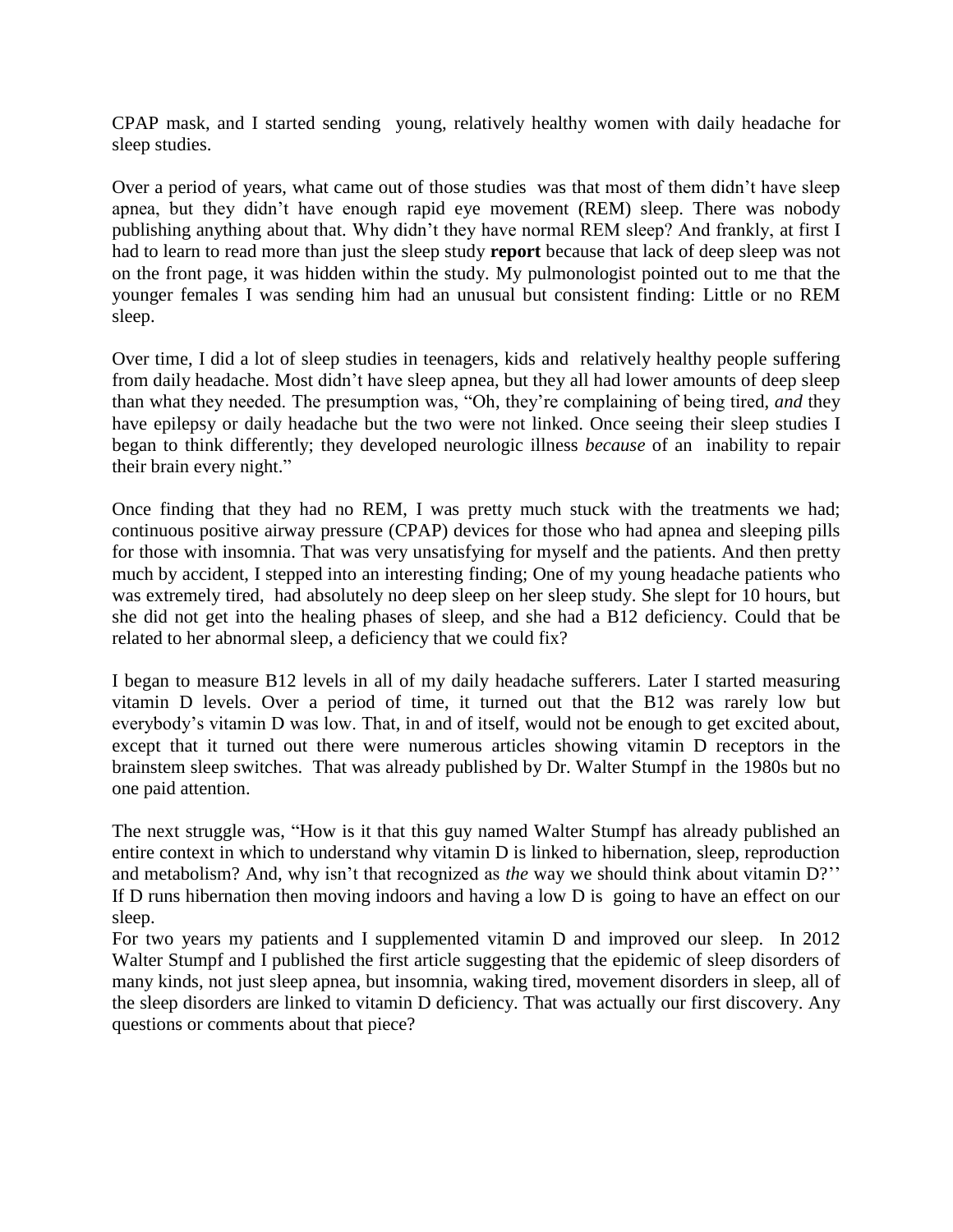**JM:** Yeah. The one where you had the initial observations on the electroencephalogram (EEG) that you were doing, was it just a deficiency in deep sleep or was it deficiency in deep and REM sleep?

**SG:** Both. I think that the mildest form, (and this part is not completely clear to me yet, this part I think needs more scientific study) is just reduced REM. Most of my patients, who I thought had relatively mild disease, (young, healthy females in their 30s) had reduced REM. Now that I've been doing this for over 10 years, there are also patients with reduced deep sleep as well.

Now, I'm practicing as a sleep coach, and I have a lot of clients who have nightly monitoring of their phases of sleep using a Fitbit, (which I didn't have when I was originally doing this work) Their sleep trackers show reduced deep sleep *and* REM sleep. Both are affected by this D deficiency. But as I said we don't really have good scientific study of this yet.

**JM:** Okay. If you wouldn't mind just taking a short tangent on this because I think it's appropriate, there are fitness trackers out there and you mentioned Fitbit, but there's also Oura ring, which I'm sure you're familiar with, which can monitor and give us an assessment of sleep. I'm wondering as a neurologist how you would compare the quality of the sleep data that's generated as to tracking stages of sleep relative to an EEG.

**SG:** I actually think they're pretty good. My patients started to come in with Fitbits that measured paralysis during sleep. Because my protocol was wrapped into getting properly paralyzed, (the most important part of using vitamin D is that it and other components come together to make acetylcholine which is the neurotransmitter that allows us to get paralyzed correctly) most of what I was interested in about the person's sleep was, "When are they paralyzed?" Because the only time we get paralyzed is when we're in deep sleep(slow-wave sleep or REM sleep) recordings of paralysis track sleep stages pretty well.

The Fitbit and the Oura ring and most of the other trackers refer to slow-wave sleep as "deep sleep" and refer to the other phase of deep sleep as "REM sleep". That's a little confusing when you look at the formal sleep literature, because the sleep literature calls both slow-wave sleep and REM sleep, "deep sleep". In both of those phases we get paralyzed. Now, I don't really care what you call it. What I do care is, "Is the recording device accurate in being able to say that this person is paralyzed?" As far as I can tell, the movement measurements used in most of the tracking devices are actually pretty accurate.

**JM:** That's good to know. Just for those listening, I would strongly discourage using a Fitbit for two primary reasons. One is that it emits a green light, which can interfere with your sleep quality. But more importantly, it was purchased by Google, and we know that Google is evil. They are going to use that data.

**SG:** Everything, including your sleep.

**JM:** Yeah. So you do not want to give this data to Google. Do not use Fitbit. Just make the investment and get an Oura ring, which I think is a superior device and certainly much more convenient. Anyway, I'm sorry for the interruption. I thought it was an important point. Why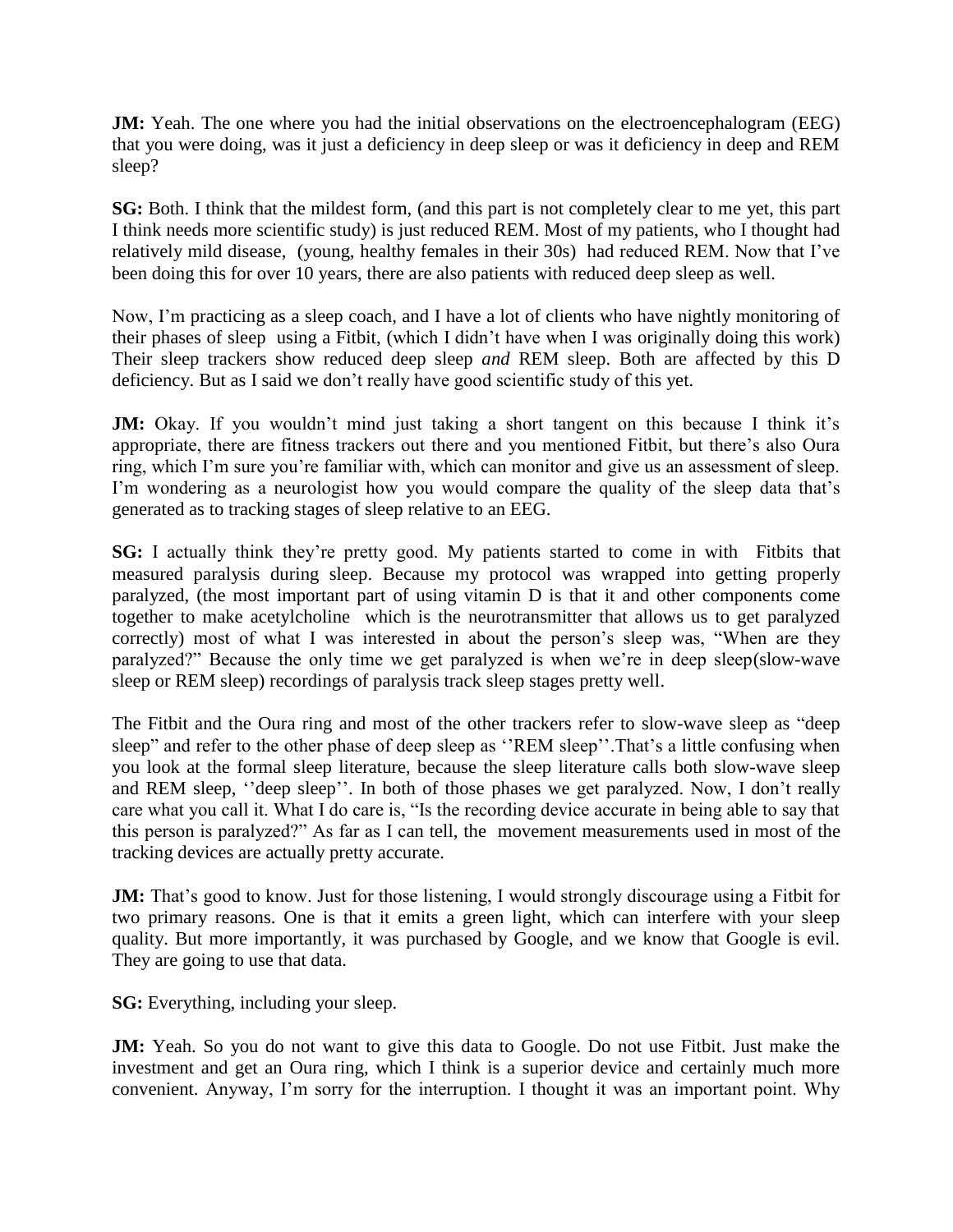don't you continue with this amazing observations that you had? Because it really is incredibly intriguing.

 $[----10:00---]$ 

## **SG:**

My patients and I spent two years using vitamin D alone. There's a lot to know about vitamin D. We could spend several hours discussing vitamin D dosing and vitamin D levels. By at the end of the second year, we could easily track what their blood level was, corresponding to when their sleep was better, and it was clear that a vitamin D level of 60-80 ng/ml produced an improvement in sleep These were clinical observations based on the patient saying, "You know, I'm sleeping better."

Now, one thing I'd like to comment on is that we neurologists have taught people that the only way we can know about their sleep is by doing a supervised sleep study. That's not true. Human beings can talk. They have very valuable information, I think what they say about their body is infinitely more valuable than a single night of a supervised sleep study. They can't tell about everything; they cannot tell if they're apneic. They cannot tell what their oxygen levels are. So, it's not that I believe that sleep studies are not of use. They are of great use, but they are not the only valuable information we have. We can ask the patient how they feel.

The D supplementation alone worked for two years, but at the end of two years, we were all failing again. Sleep was getting worse, pain was getting worse, lots of different kinds of pain, musculoskeletal pain, joint pain, and then two of my patients with daily headache, started to have burning in their hands and feet within a month of each other. That was a creepy thing; within a month of one another. They're both using vitamin D for the same period of time. They have nothing else to do with each other. They both start to complain of burning in their hands and feet, which is a very uncommon complaint. The one cause I know is B12 deficiency, but they were both already on B12. I was kind of stuck not knowing what to say to them, but wondering if it had something to do with the D supplementation.

At this point a patient brought me a book about B5, pantothenic acid. At the time I was not very open-minded. Unlike you, Joe, I was not very interested in vitamins. I was a little frightened of them because I didn't really feel like I was knowledgeable. It took me a while to read that book, but it was about using B5, pantothenic acid, to help with the pain of rheumatoid arthritis, written in the '90s.

But luckily, the patient brought it to me because the author commented that not only did the pain get better, but their sleep got better. She was really bringing it to me because "there's another vitamin that helps sleep". In the meantime, I'm reading everything I can about sleep and nobody's publishing anything about; "How is our brain actually running this?" Everyone's focused on the airway. How does our brain transition between these sleep phases? If there are multiple neurotransmitters that are involved, how is it that around the planet, not just in the U.S., but around the planet, humans are failing in droves in a specific timeframe, 1980s and after. B5 turns out to be a major player in why this epidemic has occurred.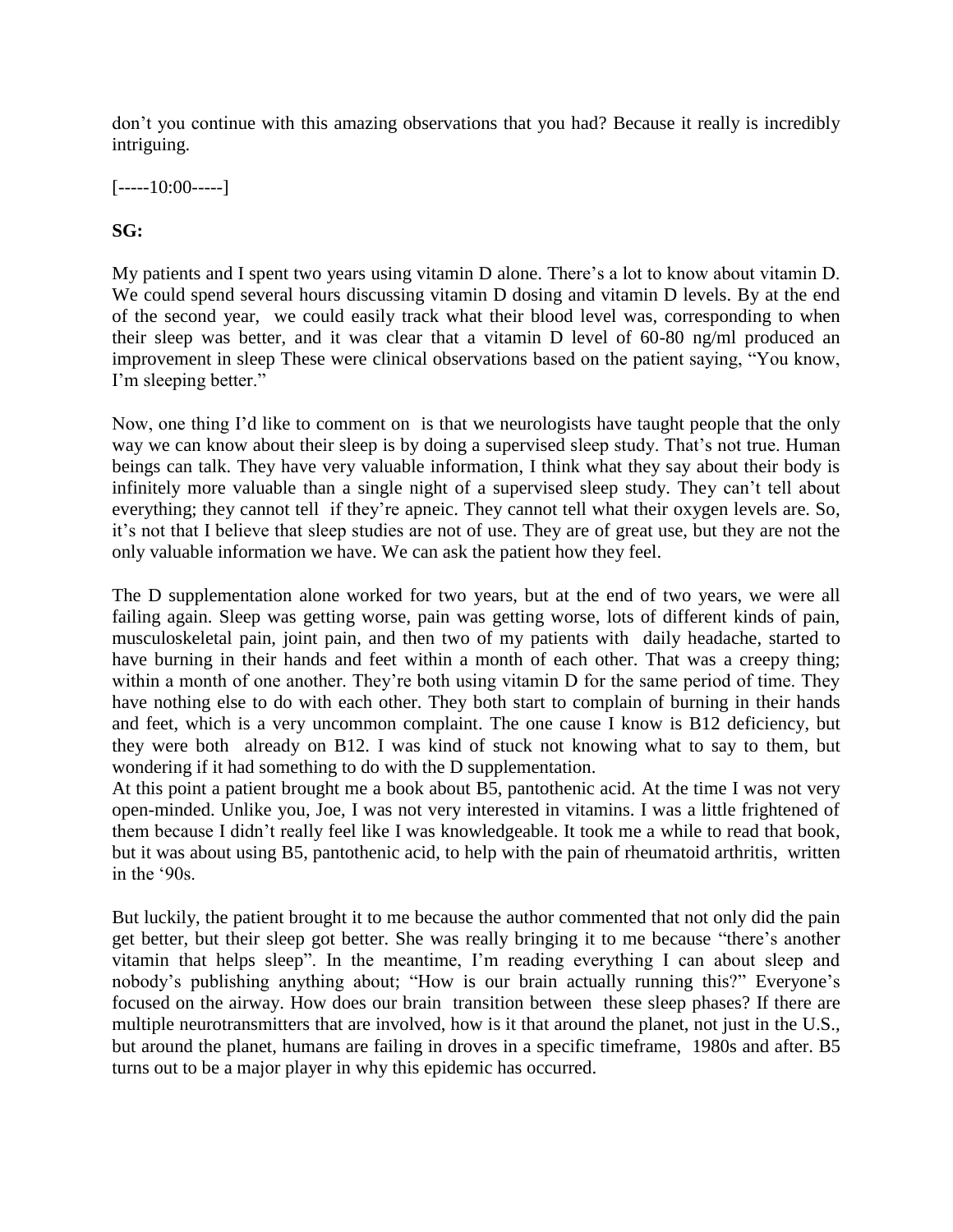I started to look at the references in the book about pantothenic acid. They are these really wacky scientists who are next-door to the Iowa State Prison and they're doing these creepy experiments on convicts blocking the pantothenic acid in their diet by tube feeding them. What they published was if you blocked the B5 completely from the GI tract, in two weeks they got four things; burning in their hands and feet, a funny, puppet-like gait, stomach issues and insomnia.

I thought: "Wow. This is amazing. This is another vitamin that has to do with sleep." I really didn't have any idea of the etiology but I, myself had some peculiar pain. It would hurt me to sit at the end of the day. So, I ran down to the Drug Emporium and bought 400 milligrams of pantothenic acid, the recommended dose. And, I only remembered one thing about the B vitamins from medical school, which was ''if you give one B vitamin, you should give all of them''so I also bought B100, a B complex which has all eight B's, 100 milligrams or 100 micrograms of each.

Over a period of one week I took 400 mg of B5 and B100, and recommended the same to the patients who were coming back with re-emerging sleep issues and pain, about 40 people in a week.

By the Friday of that week, I had restless legs from morning until night. My sleep disorder is restless legs, and I realized that I had just made everything about my sleep worse. But why? Taking the recommended dose of pantothenic acid did affect my sleep, but it made it worse! I stopped the 400 milligrams and moved to just B100,( 100 milligrams pantothenic acid). In a day, I felt totally different. It was the weirdest experience. My pain went away. My sleep got better. Then my patients started to come back with similar reports about 400 mg of B5;"I was so revved up and felt so tense and jumpy and I couldn't sleep at all, so I stopped it in two days." I'm giving the recommended dose of this chemical and it's causing insomnia and agitation, instead of helping their sleep. Why?

#### **JM:** Vitamin.

**SG:** Yes. It's a chemical though.

**JM:** But it's identical to the vitamin in the body.

**SG:** Your point is well-taken. This supplement is is acting immediately, like my drugs do. That's not the way we usually think about vitamins.What does this mean? Every single reference book published since the 1980's says "there is no such thing as pantothenic acid deficiency because it's in every food". Well, if it's in every food in this form it would give us all insomnia. Also, after two years of sleeping better using vitamin D we all started to run low in something else that we needed to sleep normally. Why did it take two years, and why did we develop a B deficiency without a change in diet?

At this point I had no idea how B5 might change sleep. All I knew, came from the book I mentioned; which was "pantothenic acid becomes coenzyme A that makes cortisol". For a year or so, I'm thinking, "Gee, maybe this has a direct connection to all the inflammatory disorders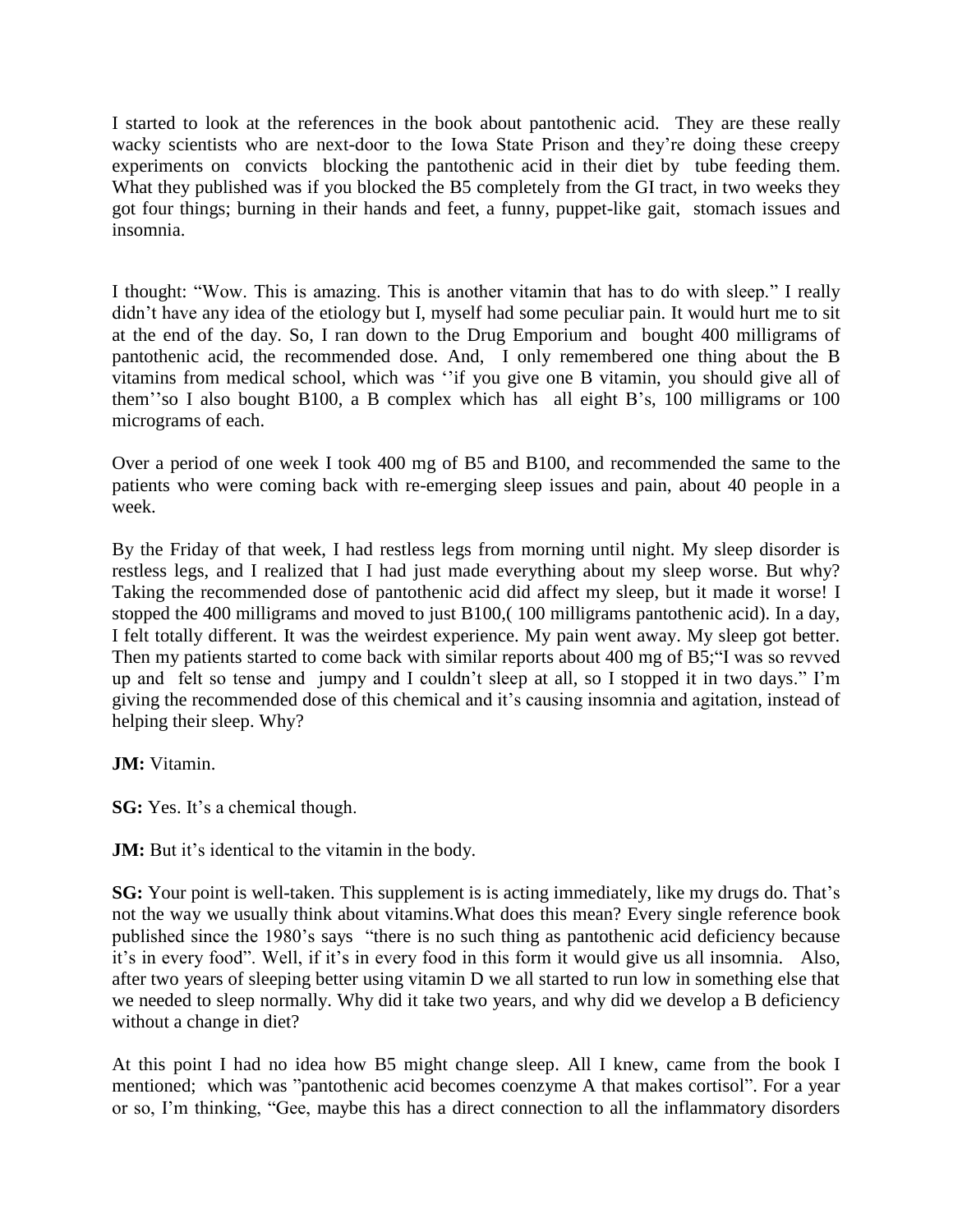that we're seeing more and more of." Not only are autoimmune diseases linked to the ''inflammatory state'', but now we think that heart disease, stroke, et cetera, are also related to an underlying inflammatory state. Vitamin D deficiency directly affects the immune system in many ways and if vitamin D deficiency is somehow linked to B5 deficiency the cortisol could be low, and that might be playing a role in this too.

For the first couple years, I struggled to understand the B5 dosing and the mechanism of this sleep effect. It turned out that B100 was exactly the right dose for me and everybody who'd been on D for two years. Those two women with the burning in the hands and feet got better in a couple of days. It appeared that they had developed a secondary deficiency that affected their sleep and caused burning, why ? Had they run out of B5 stores? But we've been taught that there aren't any B vitamin stores.

Backing up just a little bit, what I was stuck with at that point was, "Gee. These books and everything I can find on the internet says that 400 milligrams of B5 is the right dose." But all of us felt really awful on 400 milligrams. We felt magically better on 100. That leaves us with, "Well, what's the *right* dose?"Remember, I had just spent several years supplementing vitamin D in my patients, realizing that no one really knew the "right dose" of this hormone we've known about for 80 years. The literature about D dosing was, and is terribly flawed.

My first question was, "Why is it that it took two years for all of these people who are on D to look like they're now developing some other syndrome?" It felt to me like I was inducing some new symptoms of pain, especially that burning-type pain. I was inducing a B vitamin deficiency state without a change in diet. So then I start to read articles about the B vitamins that said, "the B's come partially from the intestinal bacteria." I thought, "Wait a minute. These guys are just not willing to actually come out and say, ''What if the B's always have come from the microbiome, and not the food?''

# $[---20:00---]$

If you think about other animals that lie in the ground for four months or six months, like bears, clearly if we need a source of B's every day, and they're not eating every day they need a daily source. That kind of implies that the microbiome has been an important – maybe not the only source, but a very important source of B's.

In the 1980s, there was very good science about the B vitamins. There were several articles about giving oral doses of B5 or B6 and following the urinary excretion, versus the blood level, and it turns out that there *are* body stores of Bs. There are body stores of B6, B5, thiamin and vitamin C.

Now, I have an idea forming in the background; , "Maybe when giving vitamin D I've actually made their sleep better and helped them make more repairs. But, as they made more repairs, they used up these building blocks, these B vitamins. They've used up their stores.''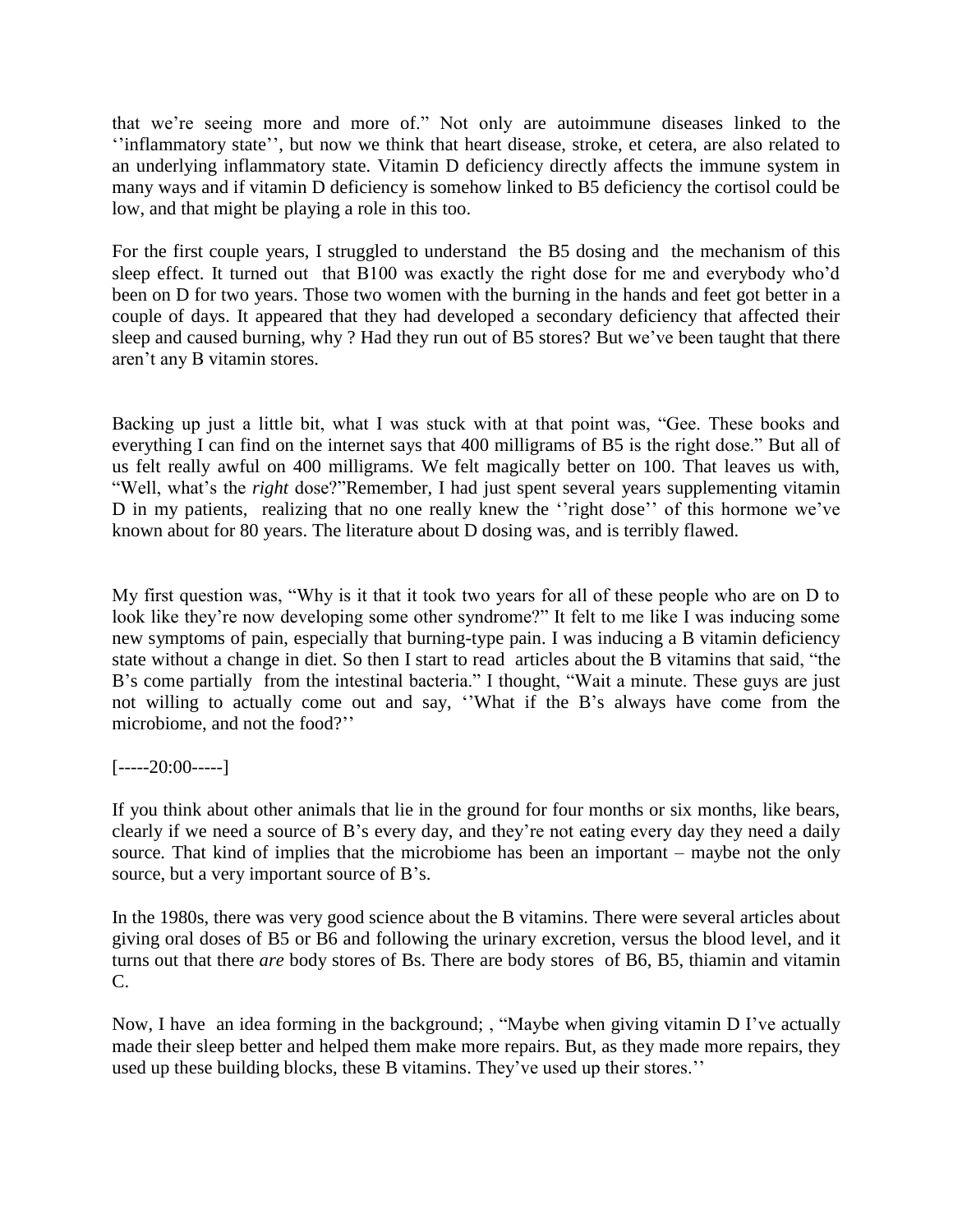It was my feeling that the vitamin D that I was giving should have fixed everything. I had this very simplistic idea ; "We went indoors. We're all vitamin D-deficient. We're going to give it back and everything will get fixed." But there were two or three things that were not fixed. The irritable bowel syndrome (IBS) was definitely not fixed by giving D supplement.

Joe, you and I are in the same time-frame in terms of our training. There were four things that were not taught in my medical school classes; sleep apnea, fibromyalgia, chronic fatigue and IBS.

When they started to be reported in the '80s, a lot of us in my age group thought, "Oh, we don't really know if they're real diseases." But, in retrospect, it looks like those disorders were all increasing in parallel, related to increasing incidence of D deficiency.

Because IBS appeared with vitamin D deficiency I had assumed that vitamin D was a growth factor for the gut bacteria, and when I gave it, they would come back, but they didn't. Aftertwo years of D IBS was still there, (despite our probiotics). And then I thought, "Gee, if there are four species that make eight B vitamins, maybe they've always hung out as a symbiotic foursome, feeding each other these Bs. And if that's true, they are really the only ones on this planet who know the normal doses of these eight, very important chemicals, and if we can get them to grow back the B dosing issue will be fixed."

But here was the next problem: if those bacteria grow back, they're going to start making the normal doses of these eight B vitamins that we've lived on for the last 50,000 years, And if we keep taking the B100 we're going to have a double dose and not be able to sleep again.

So then I started to tell my patients, "You know, I'm thrilled that your pain is better and your sleep is better since adding the B100, but I'm a little concerned that if I'm right in my thinking, this B100 is going to bring back the bacteria. We're creating an environment in the GI tract that is supportive of the four species that used to be there. They'll grow back as the healthy foursome again and make all the B's again and we'll have to stop the B100. " Sure enough, three months later, the sleep interruption and the pain come back and we had to stop the B100. Ultimately, my reasoning was "I don't really care about the bugs so much. What I care about is that they appear to make the exactly right doses of B's to feed into the brain to make the brain sleep better." That was the piece that was really interesting to me. Any questions about that?

**JM:** Yeah. I just want to highlight some of the aspects of your studies that you didn't mention and to commend you at the same time that you just didn't give an arbitrary vitamin D dose. You gave a dose and then monitored the patients as well as you should have, and probably the vast majority of clinical researchers fail to do. They instead decide that some magical dose, like 2,000 units and say, "That's the dose." But you know, you actually monitored your patients to get them to 60 to 80 nanograms per ml. I couldn't agree more. I think that was the sweet spot. Sadly, you didn't do that for vitamin B5, pantothenic acid.

The reason being is that – and you can go into it – but I believe that the blood levels or the serum levels, the urine levels, are not that accurate. You really can't get that fine-tuning. There certainly isn't a recognized sweet spot of pantothenic acid level. Maybe you can comment on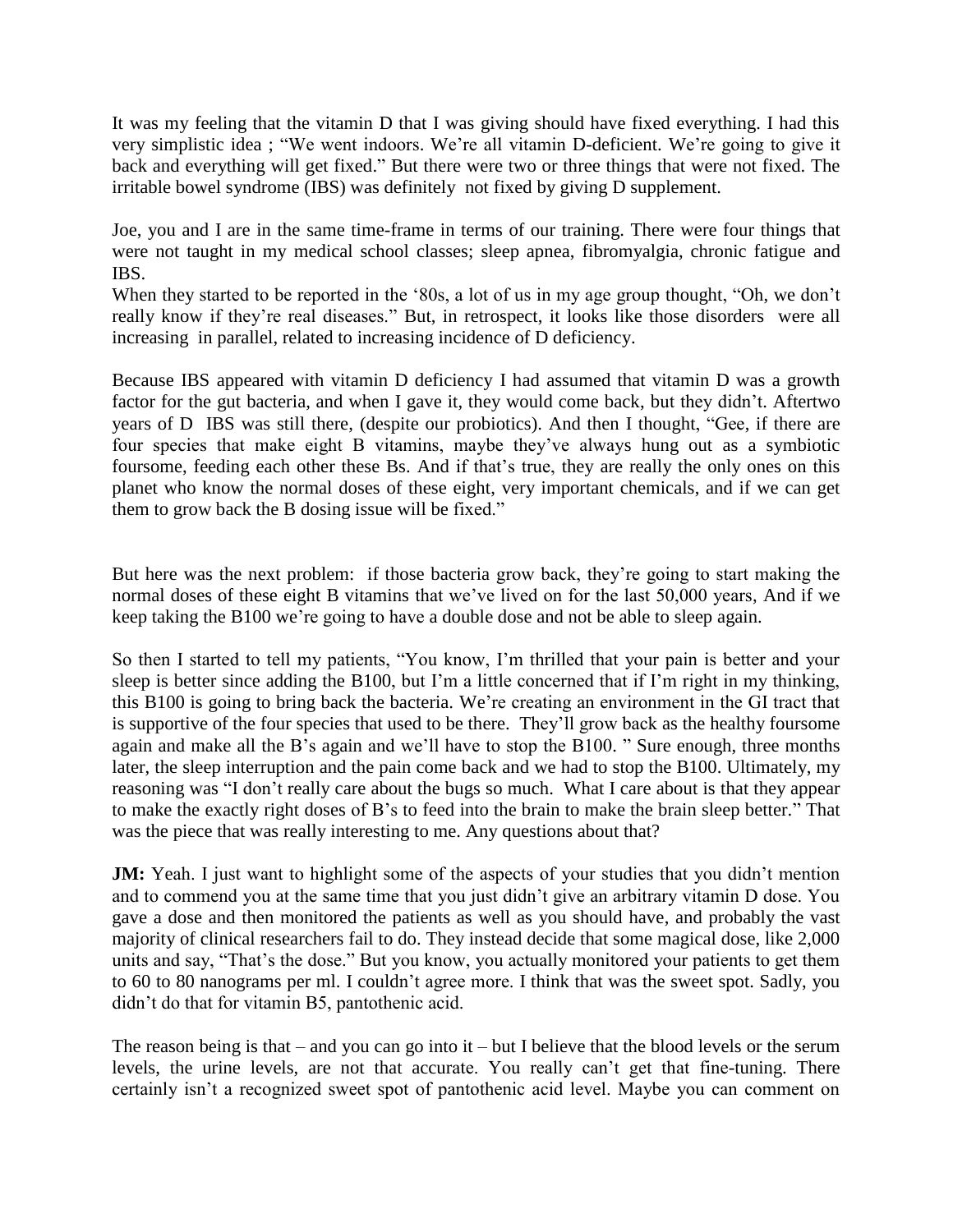that. And then actually another question because you had mentioned that the vitamin D improves the sleep centers in the –

**SG:** Brain stem.

**JM:** Yeah. I was thinking of the midbrain but it's the brain stem. I'm wondering – About a year or two ago, we had the Nobel Prize awarded to a few researchers for the circadian clock within the cell. I'm wondering if you've looked at that and done any investigation about the vitamin D having an influence on the receptors in the cells, not just the brain stem.

**SG:** I have a lot to say about that, actually.

**JM: Okay.** 

**SG:** The first piece is that the B5 levels are not accurate because they don't reflect the body stores. There's also something extremely peculiar and interesting about B5. We now have a huge amount of knowledge about the B5 pump. The pump that pumps it in at the GI tract pumps in three things; alpha lipoic acid, biotin and pantothenic acid. They're competitive inhibitors. The next important thing is that the same exact pump is used to pump B5 into the cerebrospinal fluid (CSF). Now, the interesting part about B5 is that when it goes into the head it becomes coenzyme A, which then helps make acetylcholine. In the adrenal coenzyme A makes cortisol but in the brain it makes acetylcholine.

I was still struggling with "Why would my patients need 100 milligrams of B5 when this book recommended 400 milligrams? Why does every other publication say 400 milligrams is the right dose of pantothenic acid?" Clearly, I and my patients were chemically different. Now, that would suggest that having vitamin D around in the brain for two years somehow changed the dose of B5 that our brain wanted.

It took me several years to put it all together, but ultimately, it's about the brain's use of acetylcholine. B5 is absorbed from the GI tract in that form, comes into the brain as B5, and is then incorporated into coenzyme A. Coenzyme A is the donor for the acetyl group that makes acetylcholine. So there's choline, there's coenzyme A that has the acetyl group on it, and then the enzyme Choline Acetyl Transferase is the final enzyme that makes acetylcholine. There is one article that was published based on Walter Stumpf's original information, that shows that when D hits the receptors in the sleep switches it expresses the enzyme Choline Acetyl Transferase. So, it turns out that vitamin D is one of three components that must come together to make acetylcholine.

Now, why would we care about acetylcholine and how it's formed in the brain? The brain just makes it when it needs it, right?

 $[---30:00---]$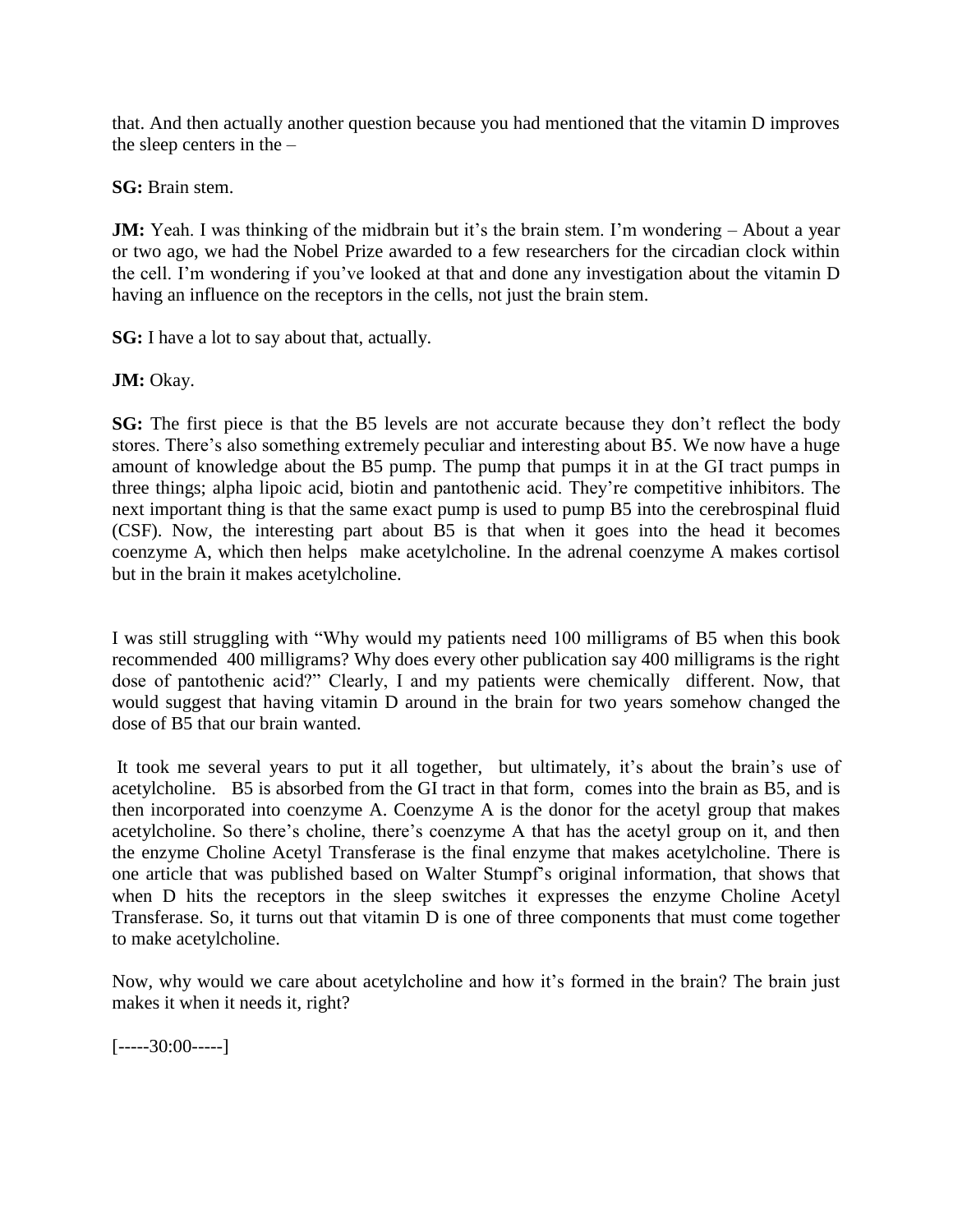But if you were just to open a text book about sleep and the autonomic nervous system, you'll find that the parasympathetic nervous system is run completely on acetylcholine and the Parasympathetic is called "rest and digest" because the it runs sleep. We have lots of publications that show everybody with a sleep disorder has sympathetic tone that's too high. We assumed that their sleep disorder had caused them to be ''stressed''and therefore their epinephrine and norepinephrine, (sympathetic side) were too high. But what if it's really an acetylcholine deficiency? What if when we lose our microbiome we lose the primary source of acetylcholine for the brain?

That implies a lot of things. When you open up the animal research sleep textbooks they say: "Acetylcholine manages our level of alertness during the day and allows us to sleep at night. It allows us to fall asleep, to transition through multiple phases of sleep at night, and to get perfectly paralyzed." The thing that's weird about this whole story is that the clinical ''sleep experts'' never talk about acetylcholine and sleep.

It turns out that one of the reasons why we don't talk about acetylcholine much is we have no drugs that duplicate its actions, except nicotine. When you and I were originally in pharmacology, what we were taught was acetylcholine has nicotinic receptors or muscarinic receptors. This is very important in understanding the etiology of neurologic illness for a couple of reasons. One, there are some interesting connections between nicotine and neurologic illness. Patients with Parkinson's who smoked have always done better, and we now know that the first phase of Parkinson's disease is probably an acetylcholine deficiency state that over time moprhs into dopamine deficiency. Two, attention deficit disorder (ADD), and autism have become epidemic over the same 40 year time span, and the articles about etiology are all about nicotinic acetylcholine receptors. They're now trying nicotine patches in autistic kids because they lack the right amount of acetylcholine in their brain.

The authors of primary research about ADD teach that frontal lobe nicotinic acetylcholine receptors are what directs our attention during the day. The most bizarre concept is that acetylcholine makes us awake and focused during the day, then a switch flips, we become asleep,(and it's not gradual, it is day-night, boom) now we're asleep, and then acetylcholine, the exact same chemical, allows us to sleep. To transition between the phases of sleep and get normally paralyzed.

After the improvement of sleep with vitamin D and the recovery of the normal microbiome with D plus B100, there is a third phase, of Recovery Sleep that is even more surprising:

It appears that the brain actually pays attention to the fact that while we were not sleeping normally there were 10 years of deferred repairs, repairs that didn't get accomplished. Now, when we're sleeping really, really well the brain goes into a repair phase that requires longer time spent in sleep, to go back and make-up those deferred repairs. The brain appears to have a memory of everything that did not get done, and an intention to fix itself, to turn back time if you will.

It turns out that the brain is actually designed to say, "You know, you really weren't sleeping well for the last 15 years, and I had to put off all these things that I needed to do.''If the vitamin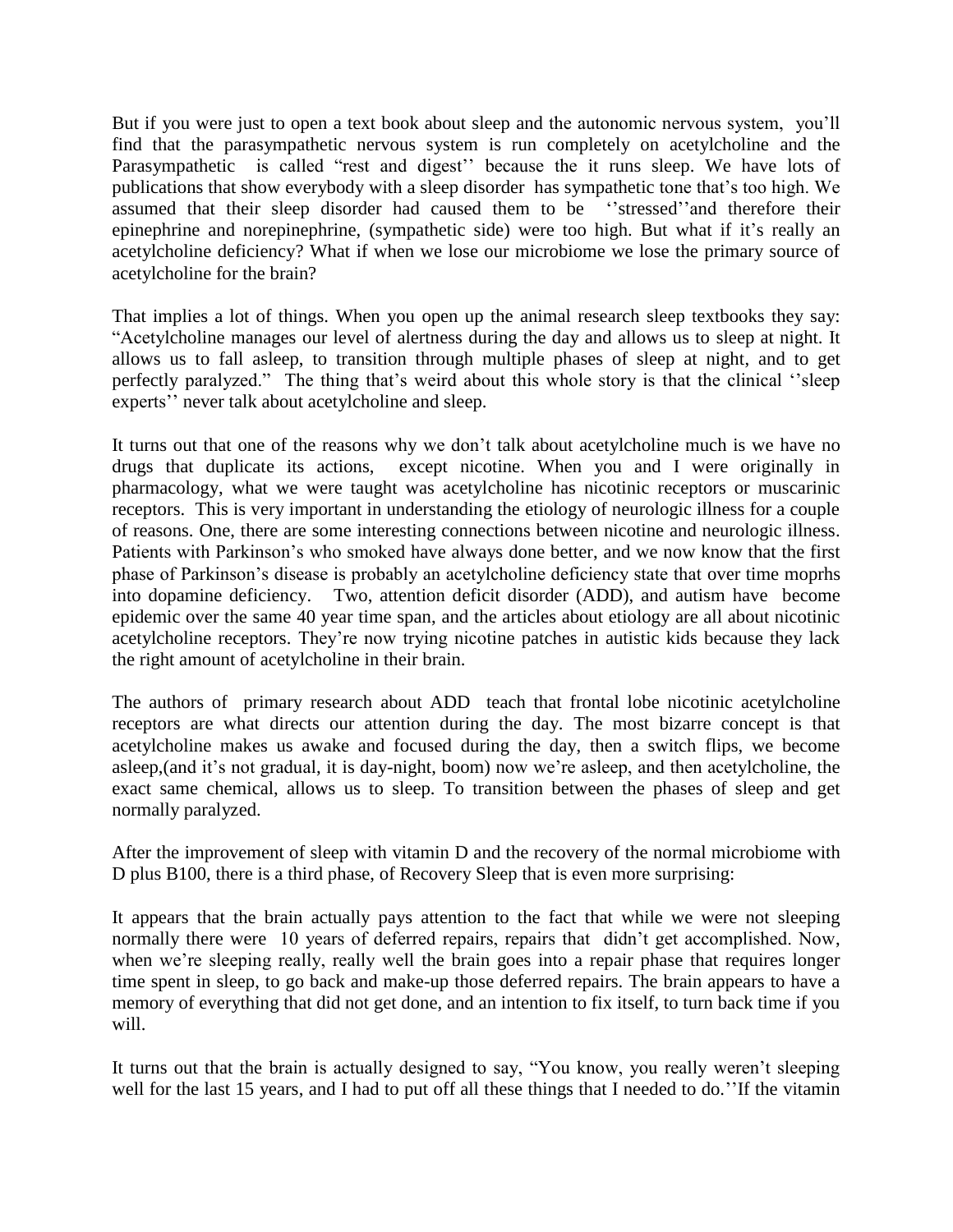D stays 60 to 80, everything must be perfect, so I'm actually going to switch into sleeping longer and if you will just give me a few more of the building blocks, (B vitamins, minerals, A and C) the things that we use to make these repairs, I will sleep longer than eight hours and spend more than the normal amount of time in deep sleep and REM sleep and I will actually make those deferred repairs for you."

You had another question that I could jump to about the use of these in the brain stem. Would you like me to go to that?

**JM:** Yeah. I had a question about vitamin D. But if it was the B vitamins in conjunction with it, that's fine too. I'm curious if it affects other cells, because the new evidence suggests that each cell indeed has a circadian clock.

**SG:** Absolutely. Here's the part that fits with that, building off what you said about the cellular clock. We now have evidence that, (and I use the fat cell as an example because we think of it as useless) if you take a fat cell, a single fat cell, and you grow it in a petri dish and you grow a whole bunch of them, so there's this huge mound of fat cells, if you're paying attention and you actually record what these cells secrete, you'll see that they do something different during the day than they do at night.

In every other cell that we've looked at, like oligodendrocytes, cells which are one of the support cells in the brain, they make different things during the day than they make at night. That also will imply that when the brain is sending out signals to the cells throughout the brain or the body, there may be a particular chemical signal that has one effect during the day, because the cell hears that effect and it knows that it's day time, but a different effect during the night.

Because we've left sleep for last, we're just beginning to understand that even when single cells are not connected to the body or the brain, they are still, absolutely entrained to the daynight cycle of our planet. That means that if you never get into the repair phase, you won't get the messages that tell the cells to do the repairs that they need. You slowly, over time, are prevented from keeping up your nightly maintenance, and you age faster than normal. If you don't get into deep sleep, you can be asleep for 12 hours and still not do a single repair. When you don't get into deep sleep, you do not get the "refreshment" the feeling that you've awakened rested and repaired.

There are several other things important to mention about vitamin D. One of the things that's all over the internet is vitamin D needs to be taken with vitamin K. Well, vitamin D is a very complex hormone that has a "'heterodimer'' receptor. The receptor is like a two-seater convertible. But it has two different seats. In order to get the action it has to have two (dimer) different (hetero) occupants sitting in it. That means when the vitamin D arrives, it can't do the job by itself. It needs something else. Vitamin K is the second occupant for bone. If you're low in D and low in K, then just giving one will not do the job.

**JM:** That's K2 just to be specific.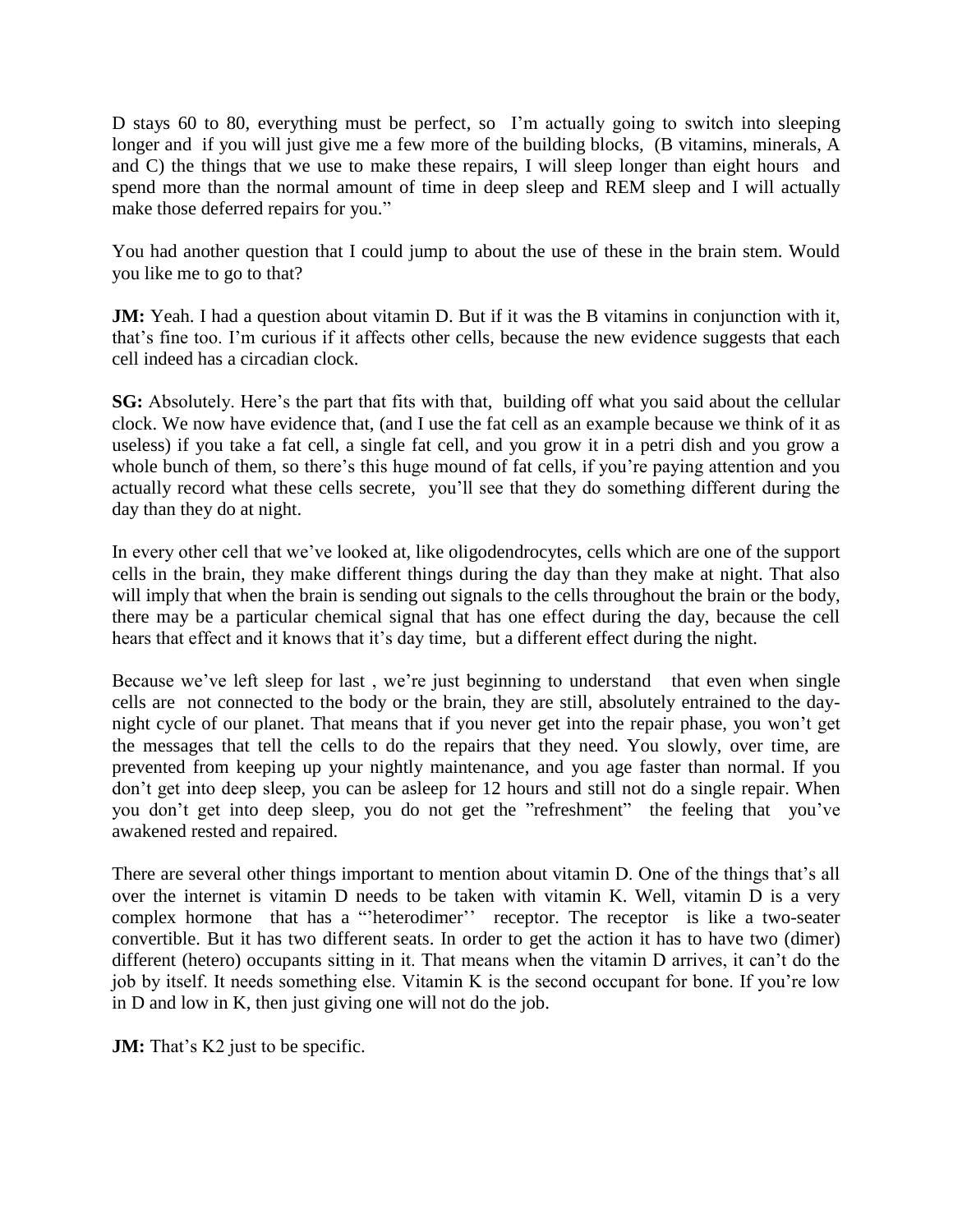**SG:** Yes. By the way, it is my belief that the normal microbiome was the primary source of that K2. Bringing back the normal microbiome, you're doing many other things, but one of the reasons why I don't make a big deal out of the K is that if you bring back the microbiome you bring back the bacteria who were the normal K supply. It's true that you don't know what the dose is, but that is what most of us were running on before vitamin stores existed. –

**JM:** You don't need a lot. You only make microgram quantities, about 150 micrograms.

**SG:** Yeah.

**JM:** It's not a lot.

**SG:** And the bacteria have been known to make K2 for many, many years.

You asked a question about entrainment to the day-night cycle. There's a huge body of literature that talks about light perception through the eye, using retinoids like vitamin A. Because there's a lot of literature about vitamin A and sleep I believe that vitamin A is probably the second occupant of that heterodimer receptor in all of vitamin D uses in the brain that have to do with the sleep-wake cycle.Vitamin D is a hormone, by definition, it has hundreds of effects throughout the body and may, in each separate organ, actually express different things. It is my belief that there are hundreds of different locations where D is active in the brain. I think it may well have a second occupant that's different in those locations. No one's ever paid any attention. No one's had the presence of mind to explore that.

For instance, vitamin D entered into neurology through the MS literature, four or five years before I ever got into it, (after you've been already doing it for 10 years)

 $[---40:00---]$ 

**JM:** It was actually Classon or Clawson. I think it was Classon, maybe I'm wrong. But there was epidemiological research that suggested the association. Obviously, correlation, not causation. But at least that got people to think that there may be a connection here. It was clearly related to latitude.

**SG:** Yes. And so all of us who heard that, I remember very clearly sitting in this lecture hall and there were thousands of us in there, who just went, "Oh. That's why it doesn't happen at the equator." The thing that we missed, because we were so focused on T-cells in multiple sclerosis (MS), is that Walter Stumpf had published in the '80s that vitamin D receptors ring the lateral ventricles. Vitamin D is pivotal for normal function of the blood-brain barrier and the bloodnerve barrier.

That means D directly affects the ability of our own white cells to penetrate (or infectious organisms to penetrate) through the blood brain barrier. Many of the diseaseswhere we see the lateral ventricles ringed with white marks on MRI scans in elderly people are probably directly vitamin D-related. I think what we'll find is that vitamin D plays an important role in the actions of the astrocytes. The astrocytes are the cells that make up the blood-brain barrier. They have a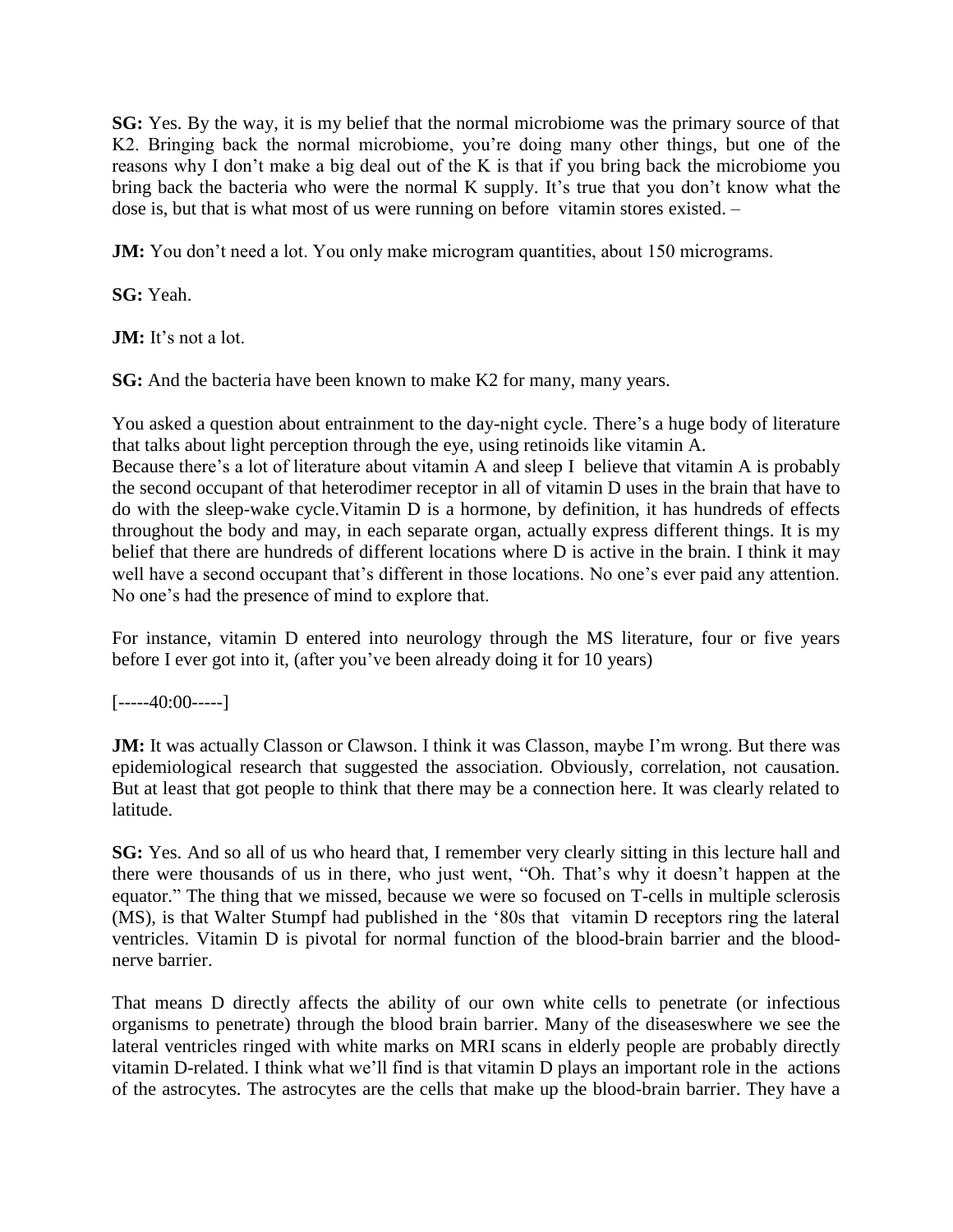little process that hooks around the blood vessel and then transmits messages that come through the blood to 80 or 90 nerve cells or neurons that they connect to. D will play a role in that interaction.

I think that the major take-away from my study of vitamin D is that it's actions are extraordinarily complex. If we try to over-simplify it and we focus only on D2, (the original D that was discovered, which is still the recommended pharmaceutical treatment recommended for D deficiency) we are lost!

**JM:** 50,000 units. That's the only prescription of vitamin D. It's not D3, which your body makes, but D2.

**SG:** Yeah. That's completely crazy. Seventy years after the discovery of this hormone, we're still giving out a chemical that no human, bird, reptile or insect makes on their skin. None of us make D2. D2 is the chemical that rats use, because they're nocturnal and don't go out in the sun, they get it from the fungus that grows on the grain that they eat. We are still giving that out as a prescription, it is the most bizarre thing that I've ever seen in medicine.

**JM:** And it's still prescribed today.

**SG:** Yes. That is still the recommendation, and it's not that the caregiver is uninformed or is not caring, it's that the recommendation is still 50,000 of D2 once a week. I gave it to four of my patients and they all came back and said, "You nearly killed me with that stuff." They were the most D deficient , and it made them worse.

**JM:** But fortunately D3 is one of the cheapest supplements in the market. It's almost free.

**SG:** It's free. You can go outside and let it happen on your skin.

**JM:** Yeah, yeah. I haven't taken vitamin D supplements well over 10 years. My last D level was, I think, 83 nanograms.

**SG:** Yeah.

**JM:** In December.

**SG:** The dosing of vitamin D is extremely complex. Most of what is written about it on the internet and in most or all of the studies are opinion studies in my view. My patients on average needed 10,000 a day to keep their blood level the same in the first winter. In the second winter, almost all of us had to go down a little bit to 7,500. Now I cannot take more than 1,000 in summer.

That implies that it is really a matter of having many "vitamin D holes". Deficiencies in hundreds of areas where D was needed but we didn't have enough. In my experience we use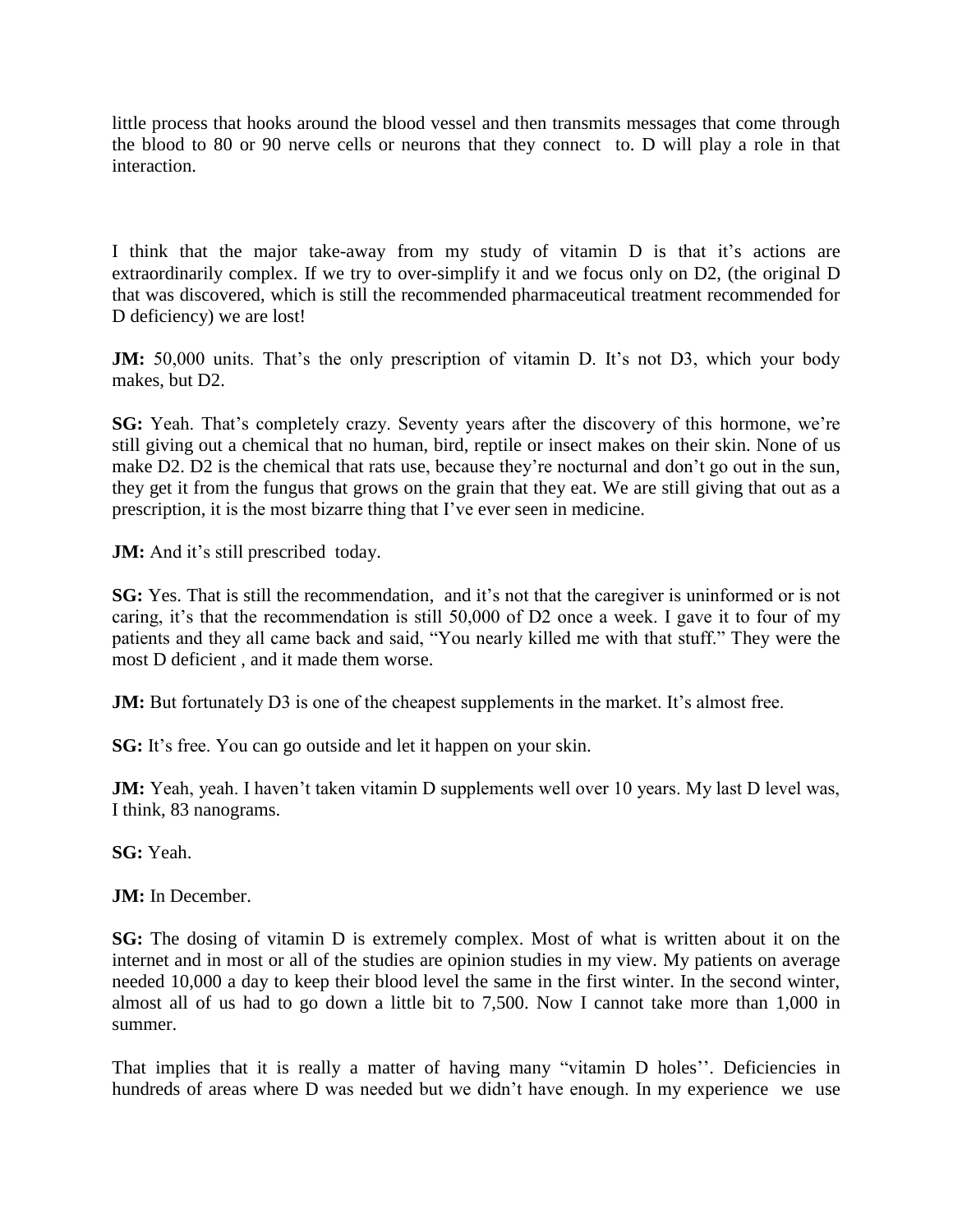more at the beginning of supplementing. Slowly, over time  $(1\text{'m in my } 10\text{th year})$  the amount that we need to supplement to keep the blood level the same, goes down. It's possible that when the U.S. Food and Drug Administration (FDA) was asked to make dosing recommendations in the '60s, for a population that was not D-deficient yet, (because we didn't have sunscreen, and we still lived in the sun) that 1,000 IU of D was actually an appropriate dose.

**JM:** There were also fear studies based on obscure studies published in India that 2,000 units of vitamin D was toxic. Those studies have since been debunked. Because obviously, as you just quoted, 10,000 units is a pretty typical dose that gets people healthy.

**SG:** Yeah.

**JM:** Well, at least initially. That's the point that you brought out, that it tends to come down with time. You don't want to still be on the same dose, which highlights the importance of regular monitoring. You just cannot take this fruitlessly or carelessly. You have to monitor yourself.

**SG:** That's absolutely true. The other interesting thing for me was to know that because I entered this whole vitamin field from the point of view of sleeping better, I was thinking of the vitamins as building blocks of repair. Sleep is not about being unconscious, it's about making repairs. I care about sleep because when I see my patients go on a CPAP device and they stay in deep sleep longer, they start to feel better. They have to take fewer pills. Their blood pressure comes down. They're actually healing better. That concept then means anything that I can do to make someone enter and stay in deep sleep longer is a good thing. If we stay in deep sleep longer we make more repairs and in order to do so we may use more vitamins, so the dose may be related to the success of sleep. There may not be a single dose recommendation for any one person.

If you remember, I said at three months we had to come off the big doses of B's (B100) because we were using our bacterial B production plus supplement. And when I stopped B100 I threw away all the vitamins except for vitamin D. I thought, "Hey. I've got my microbiome back. I should be good to go." But after about six months of really, really good sleep I started to feel stiff and old in the morning. I started adding back a multivitamin that had 5 milligrams of pantothenic acid, and it made no difference. Three months later, I still woke stiff in the morning so I went on two of the mvi's and in a day, the pain and stiffness went away again.

How do I explain this? I had started on 500 milligrams of B5 got restless legs from it, decided the dose was too big, then I went to 100 mg and was great for three months, and now, apparently my body can tell the difference in 5 milligrams of this stuff. Apparently, I need more B5 now than I did a few months ago. Why? Why would there be any variation in that? What doses should I recommend for my patients?

There are all these different recommendations on the dosing of the B vitamins. And I don't know who to believe so I went back to the original articles, the historical articles about the B vitamins.

Inhe 1920s, and 1930s how did they discover the B vitamins? The original ability to purify them is a fascinating story.They came from the yeast mixtures we use to make beer or bread. Using brewer's yeast that we use to make beer, or baker's yeast to make bread, we add water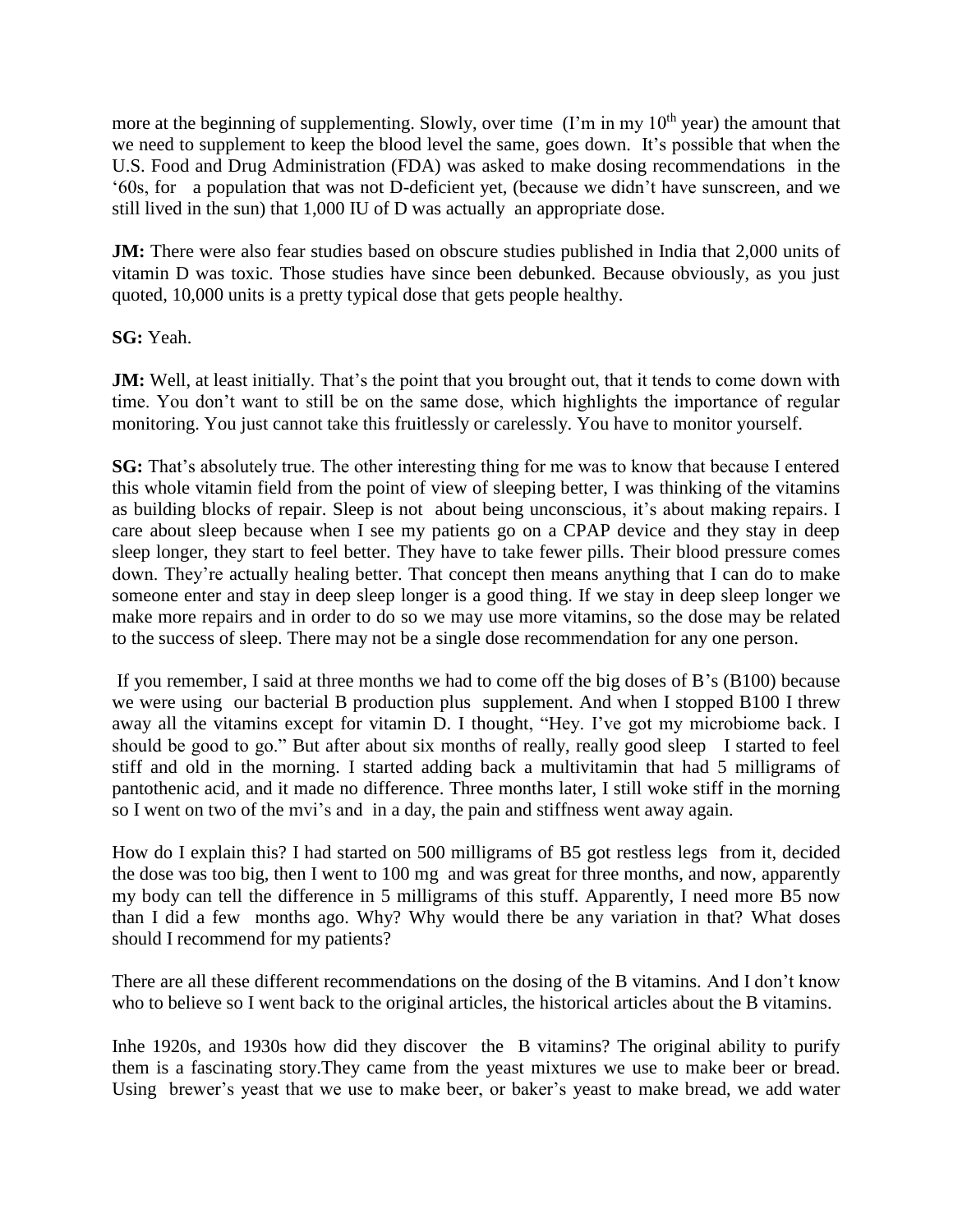and we sit it on the counter. You let it sit at a specific temperature. You can't boil it and you can't make it too cold.What you're really doing is you're letting all these bacteria grow in that solution. The bacteriafrom the water are using the D2 that's being made by the yeast and they are making those eight B vitamins we talked about. They're feeding the yeast the 8 B's. That original solution was also called the ''anti-polyneuritic factor''. The healers of the late 1800s or early 1900s were using that same liquid, just like I'm doing it today, to cure burning in the feet.

### $[---50:00---]$

Now, the interesting part about that is nobody has published, as far as I can find –(it might have come out this year) – studies of our microbiome to see if vitamin D is a cofactor for bacterial growth.I It looks like the microbiome changed, globally when the D went low. There are many articles that document that even though we know the names of the 200 species that live in our small intestine (I happen to believe the small intestine is really the pivotal place) and we have their DNA footprints only 2%, have been grown in a petri dish. That means that no one knows what their growth factors are and therefore they haven't been successful in growing them.

But if you go back, what you find is "all eight B's were finally purified from this yeast bacteria mixture, the broth used to make beer and bread.

And then in the '40s, we started to have this concept that humans needed growth factors too. So we called them "vitamins". We realized that these are eight chemicals that are pivotal for our body to have the correct biochemical production of many, many things. But we kind of forgot the concept that they're made by the bacteria and then shared with us. I happen to believe that in probably the 1920s and 1930s, the people who were doing the original microbiology probably did think that the B vitamins might have been produced in the small intestine but that idea got lost over time. There are now two or three articles that substantiate the view that the primary source of B's is the intestine, not the food.

It turns out, now that I've been doing this for a long time, it's not hard to get the healthy foursome of bacteria to grow back. Really, all you have to do is have a D level over 40 and B 50 or B 100 for three months. Your microbiome will be back. If you never let your D fall below 40, you'll never lose them again. That's my belief.

**JM:** Well, unless you take antibiotics or eating food loaded with glyphosate. There's a lot of things that decimate your microbiome other than –

**SG:** Let me comment on that. Thank you for bringing that up. I am completely freaked out by glyphosate. I've seen several lectures, and I'm totally freaked out about it.

**JM:** You should be.

**SG:** Yeah. I mean, it is frightening. But I can only stop using Roundup in my own yard. I cannot stop my neighbor from using it across the street. It's not that I don't believe that that's an important player, but if I just tell my patients, "Oh. The toxic environment has led to your microbiome going bad," I haven't really helped them. I've educated them, but their sleep is no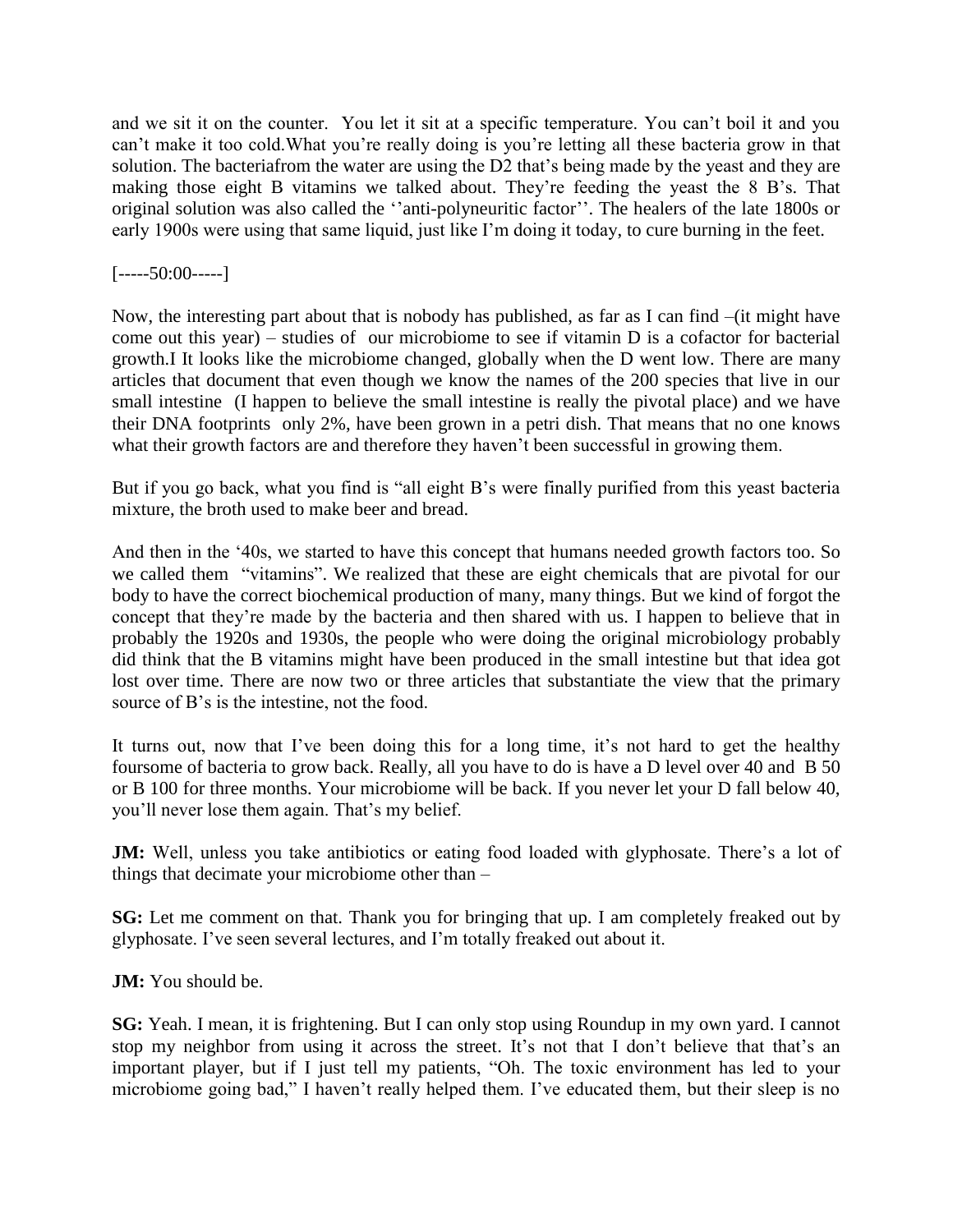better. It is my belief that glyphosate is still really important. I'm really glad that people like you are on the bandwagon about getting it taken out. But I also got to see many of my patients get their microbiome back, live in the same environment, have the same eating habits and actually get better.

There are several things about the microbiome where I think differently than the current dogma: One, humans did not make antibiotics, bacteria made antibiotics and we stole their idea! Humans have made several antibiotics since they first discovered them, but they were originally discovered at that same time when we grew bacteria in a petri dish and we noticed that there was a clear area surrounding the bacterial colony. We discovered that they were secreting chemicals that killed their competitors, that was why there was a clear area surrounding their colony.

One of the really important concepts of having a normal microbiome is, it is not just in your small intestine and your colon. I actually smell different since my microbiome is back. It covers all parts of our body. Now, the literature is really strong to make the argument that we are actually more like the Charles Schultz character "'Pig pen''. We walk around in this cloud of bacteria, viruses and fungi that cover us, in our nose, in our mouth, in our skin, in our hair, all over us. And that those organisms are the ones that protect us from infections. Given a normal immune system, (which is admittedly much more complicated than what we're talking about), we are protected by our bugs. If you bring back the normal microbiome, our bugs are making antibiotics, they make chemicals that kill their competitors, other bad bacteria. They keep the clostridium difficile under control in our body.

One of the things that I've been able to see happen is that my clients can still take antibiotics. They actually will reconstitute their microbiome normally as long as they keep their D over 40, the healthy bugs will grow back after antibiotics without any additional intervention. I personally believe that the appendix is designed the way it is to be a little tiny library of all the bacteria.It's not that I don't believe that antibiotics change what's going on in there. They do. They absolutely do. However, I don't think we have to be as afraid of them.

I will mention one other thing. This was connected to what you said earlier. There are two things that are being proposed to be important in reconstituting the microbiome. One is probiotics. I personally have used them. I spent a lot of money on them. My patients did too. I think they're kind of worthless. If they did work, you would eat them for one month, and then you'd be selfsustaining for the rest of your life.

The second is about feeding your bacteria. There's another body of literature that I think is very important. Once you have a normal foursome, what we're really doing most of the time, even though we haven't thought of it this way, is we eat things that feed the bacteria. What we eat absolutely has an effect on who is living in that small intestine. So we eat, we feed the bacteria, and then the bacteria actually feeds us. That's not the way we've been looking at it. I would then say all the literature that's talking about the effect that diet has on who lives inside you is absolutely pivotal.

**JM:** So the other component though, with respect to choosing your food, is making sure that it's organic for two primary reasons. One is that most of the antibiotics are not given to humans.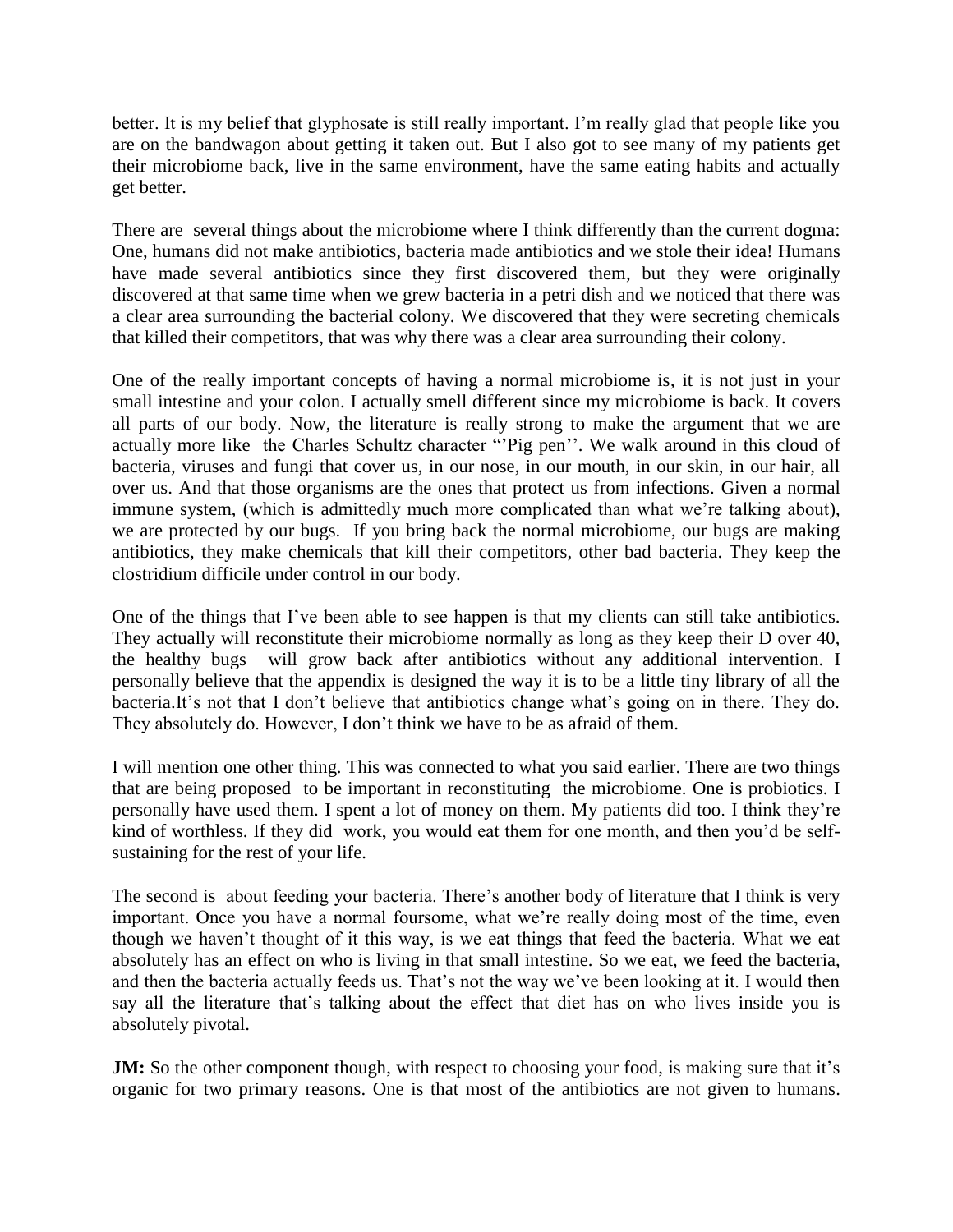They're given to animals. That's where the largest concentration is. It's not just the antibiotic but it's the antibiotic-resistant bacteria that are in there, plus the glyphosate. Although your perception is they may not have much influence on the microbiome, what it does have influence on the microbiome, what it does have influence on – I think what you should be really concerned about – is the mitochondria.

There's emerging evidence that mitochondrial function is really the core of health and chronic degenerative disease. Mitochondria, for those who aren't aware, are primitive bacteria inside your cells that are affected by antibiotics. That's the last thing you ever want to do. It's to impair your mitochondria.

Yes, there are strategies you can could do to upregulate with mitochondrial biogenesis and exercise and activating PGC-1α. But you want to limit the damage. That's why we would be ultra-cautious. I would personally not take an antibiotic unless my life depended on it.

**SG:** I second that entire statement. I think that's brilliant – Particularly, I'm very interested in the mitochondrial stuff. I really think – I haven't listened to whether or not you've done anything about deuterium in mitochondria, but I'm very, very interested in that piece.

**JM:** Yeah. Personally, I have the record, the U.S. record for the lowest deuterium level.

**SG:** Awesome.

**JM:** We don't have to go there because I'm somewhat skeptical now. I'm not convinced as I was when I initially started my journey in deuterium. And it's certainly way too expensive for anyone to consider unless they're dying of cancer. But another issue, partially related – But I think I want to get back to the central points, which are the vitamin D and the pantothenic acid. I'm particularly curious. You had mentioned you had restless leg syndrome. Do you perceive that as an artifact of your B experimentation? Or was it an independent symptom that seemed to improve with your process? Because there are some other B vitamins and B vitamin metabolites that might be a factor. It's something I'd like to discuss.

**SG:** Very good question. One, in most of my clients and my patients, restless legs went away just by doing the RightSleep protocol, which improves their sleep. But there were a few of us, including me, who were outliers, we never got rid of our restless legs. It's only in retrospect that it has become clear that the SNRIs or serotonin-norepinephrine reuptake inhibitors and selective serotonin reuptake inhibitors (SSRIs) are some of the causative drugs for restless legs. Those of us who didn't lose their RLS were usually on these drugs.

 $[----1:00:00---]$ 

About a year ago, there was a front page article in New York Times about how the psychiatrists are now admitting that they themselves, when they want to get off the SNRIs, have to reduce them by very tiny amounts, like 10 little balls out of those capsules, per month, very, very slowly. I had tried several times to come off my SNRI. This is really heartrending for me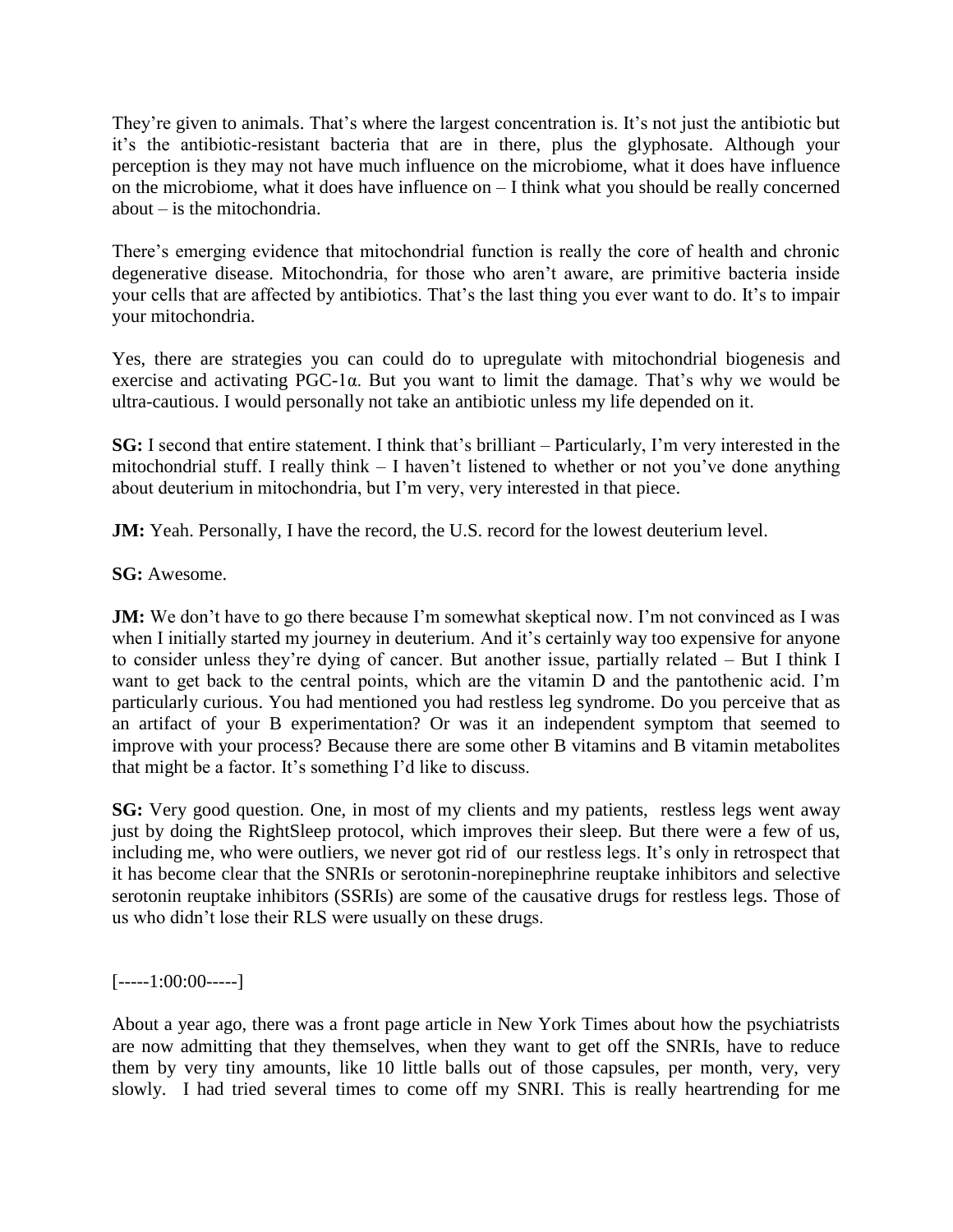because I gave out those medicines like candy, and I started taking them myself, and at first I felt so much better. But now, 20 years later, it appears to me that there are negative, long term effects effects, hopefully not absolutely permanent.

My feedback from my clients is it took them six months to a year after being off the SNRIs, before the restless legs completely went away. So one, I know my restless legs came at the same time when I started my SNRI. I'm currently, towards the end of tapering off mine over a one year span, and I'm interested in seeing what happens to me.

Ultimately, it is my hope that my restless legs will go away. Now, most of the people that I've treated, their restless leg syndrome went away pretty easily. It's not a single pathway to it. There's a connection in iron and ferritin. There's a connection to what other drugs you're on. Many sleep professionals attach it to the periodic limb movements of sleep, but I think that they're actually two separate things.

But ultimately, most of the people who were in my practice, who had restless legs, all they had to do was to get the D better, get the microbiome better, adjust the Bs, and their sleep became better. The cure is the sleep. The sleep gets better, the brain rearranges the ratios of the neurotransmitters.The brain knows how it should be working.

**JM:** Let me give you another point of information that you might consider investigating in your trials. One of my good friends is James Clement. He's one of the leading NAD clinical researchers in the United States, and one of the few researchers who actually has a mass spectrometer to measure NAD levels. He actually published the landmark study in early 2019 that documented the rapid decline in NAD levels.

Now, NAD, as you know, is a massively important coenzyme, but it's also – One of its precursors is vitamin B3. Yes, it can be derived from the diet through tryptophan, but that essentially is not going to work. Because for every milligram of NAD that you reconstruct from your de novo synthesis from tryptophan, you need 70 milligrams of tryptophan, so the average person is only going to get like 2 milligrams of NAD, which is absolutely insufficient. Most of it is recycled.

Actually, there's an interesting B3 deficiency. You probably well know that many people died in the early  $20<sup>th</sup>$  century from pellagra. Pellagra was niacin, but they didn't die from niacin deficiency. They died from NAD deficiency. You could actually cure pellagra with relatively low doses of niacin and remove it, because you've got a little NAD. But your NAD levels are actually – It's just like vitamin D. You can get 20 units and probably abort or abolish rickets. But that doesn't mean you're healthy. You're still deficient. You need optimal levels.

The challenge here, as I implied earlier is that as you get older, your NAD levels fall quite dramatically. I mean really dramatically. The older you get, the worse it is, to the point that it's almost immeasurable by the time you're 80. There may be a strategy where providing some of the niacin as a supplement, maybe 25 milligrams twice a  $day -$ 

**SG:** Can I take it as NAD?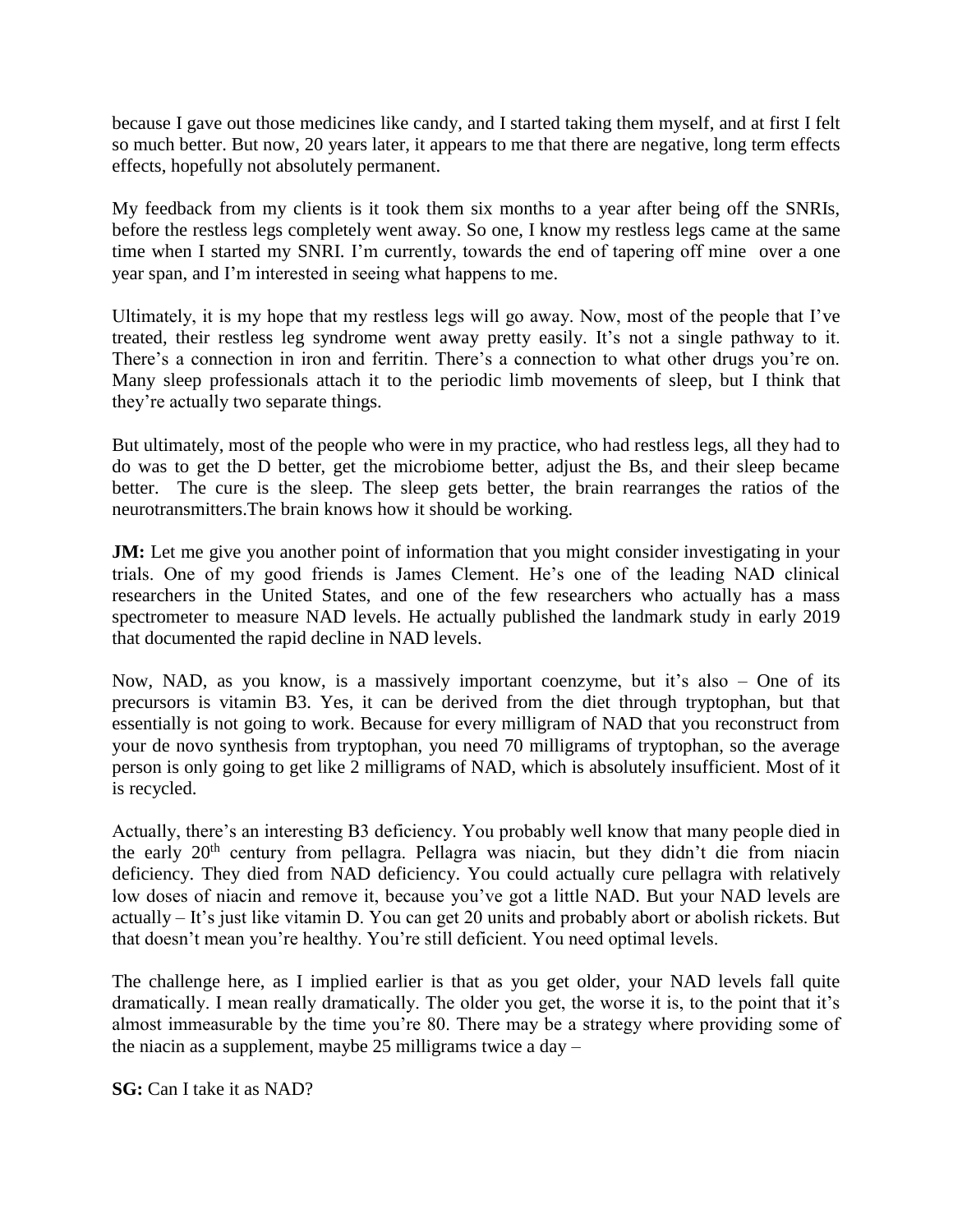**JM:** No. You can take NAD precursors. Actually, James and I are doing some research to see which the best ones are. There are typically two right now, nicotinamide riboside, NR, and NMN, or nicotinamide mononucleotide. Both of which are orally available. There are significant questions at higher doses which you may need and if they work well, if at all, because they get methylated in the river. But there are some other strategies like liposomal NMN that is just coming out in the market now, and actually NAD suppositories or transdermal. You can actually take NAD as an IV, but it costs over 1,000 dollars. There are some electrical battery patches that you can use transdermally that are much less expensive, closer to17 dollars than 1,000. There are some other strategies.

Anyway, the reason I mention this is this investigator, Clement, he has restless leg syndrome too. That is his biological parameter. When his NAD levels go below a certain threshold, his restless leg syndrome comes back.

**SG:** That's fascinating. I have a few questions about that. One of the things that that speaks to is, as you get into this further, what you realize is the reason why you want to get all eight B's together is because, their actions are heavily intertwined.

When I'm trying to change the dosing, even though I may say B5 dose should be this, all eight should come along. That we've talked about is really the base groundwork, it doesn't really speak to all the other genetic variabilities that each one of us has as an individual. I personally think – (You're the pro in that area. I am definitely not). But if I get rid of my SNRI and my restless leg doesn't go away, I may actually try that as well. Because I still have to take a dopamine agonist for my RLS and , frankly, I don't want to have to take any pharmaceuticals.

**JM:** Right. That is the goal. As you've come to appreciate, as you've grown wiser in your clinical practice, that relying on drugs is not the solution because they only are symptomatic Band-Aids in almost every single case.

**SG:** I have to say that I was really healthy as a younger person. As soon as I got older and was anticipating having to take those drugs that I was giving, it completely changed my point of view. And then as I got further and further into sleep, I began to have a very difficult time being in the hospital. I really felt personally responsible, like I betrayed these other human beings. What you and I are discussing is, "How does the body repair itself? How do you show up on this planet and not ever need a doctor?" That concept is not being pushed right now by Medicine. I mean that's really part of what you've been doing. You're one of the first people to do that online. But that is not taught in Medicine.

**JM:** No. No it's not.

**SG:** And that is a tragedy.

**JM:** Yeah. And there are some sinister, behind-the-scenes variables that prevent people from applying this. That's why I went to the public and attempted to teach them. Thankfully, I catalyzed many others who had similar intentions. We're making a dent and people know,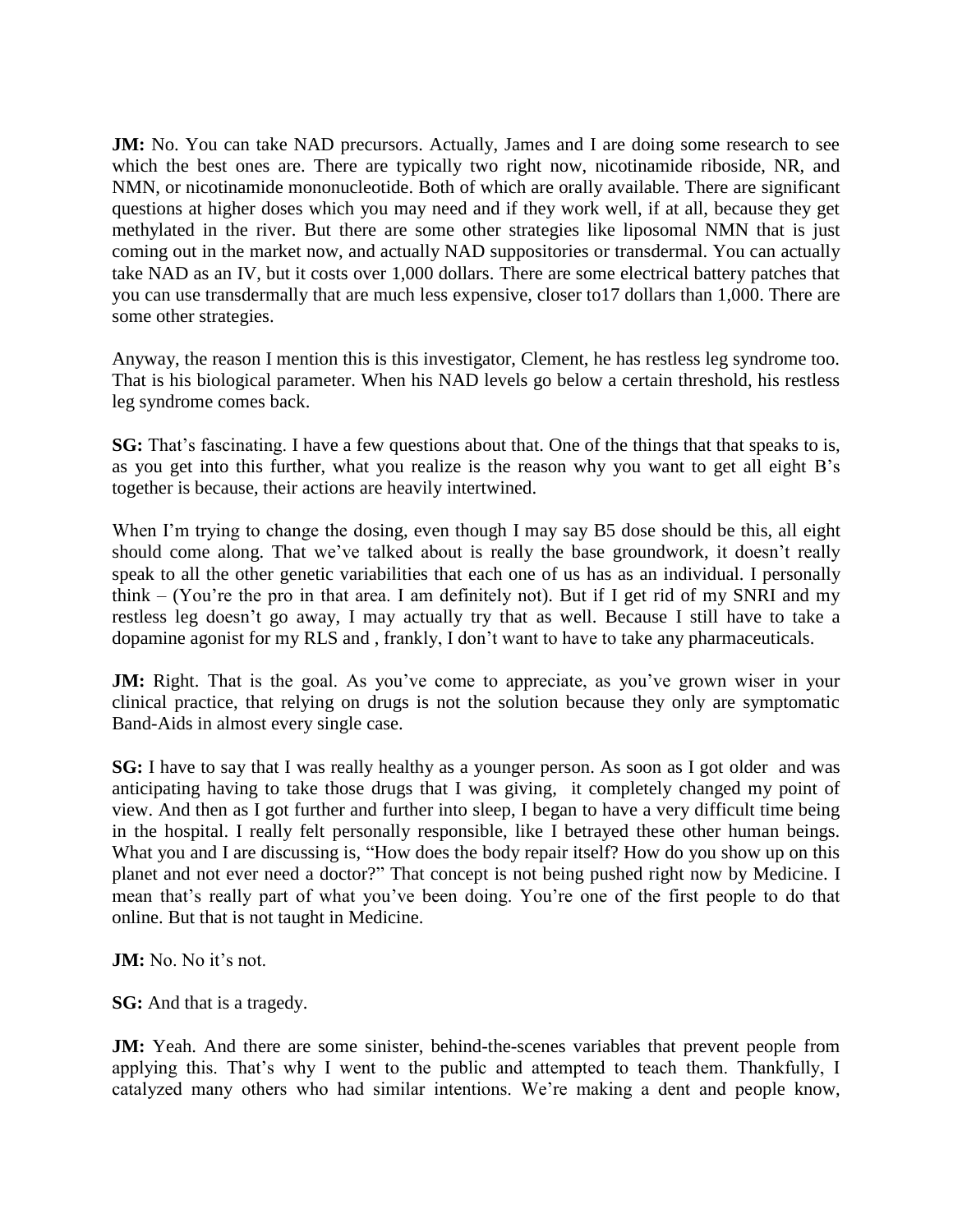fundamentally, that the pharmacological model is fatally flawed. The vast majority of the public appreciates that.

But I want to get back to the sleep thing. I don't want people to believe that you're pushing a magic bullet. Because in your presentation in Nashville, in ACAM, you had a pretty comprehensive list, which I agree with. It basically relates to sleep hygiene and restricting blue light exposure at night and making sure you get sunlight exposure in the day time, and all the other variables. Vitamin D, pantothenic acid, B complex, processing and improving your diet is part of that entire strategy.

**SG:** Absolutely. That material that I have on my website is limited, not because it's the only important information. I am not a health expert.The material on my site is what is not discussed on all the other sleep expert sites. What is important but has been overlooked.

**JM:** Yeah.

**SG:** I do consider myself a sleep expert. I don't consider myself a vitamin D expert and I don't think there is one on the planet. I think that the real reason why I'm a sleep expert is I have listened to thousands of people talking about their sleep.

**JM:** Yeah. Most physicians don't do that, so congratulations.

**SG:** It was so sad for me to be with people who, I just got them on CPAP, and they come back and they say, "Well, I just went to see my CPAP doctor. He or she said, 'You wear this or you die.'" That's it. That's the end of it. Or the poor patient who's had insomnia for 20 years, who nobody wants to talk to. They won't listen to them. And I was the same way. I'm not going to say that I was any different, those of us in the world who sleep well really don't understand what those people with sleep issues are complaining about. It is a slow, miserable death.

 $[---1:10:00---]$ 

Once you have your hands on anything that will help somebody sleep better you can make a life better. The ideas that I have on my site are things that were overlooked. It's not that they are the only important ideas about sleep, there are hundreds of sites that will tell you about circadian rhythms, taking away the EMF, the electromagnetic forces in your bedroom and the blue light. It's not that what I have is the be all, end all, it's that it's a really important piece that you need to add to make sense of why we don't sleep normally anymore. I also happen to think that it connects the epidemics of the sleep disorder to the weight gain and the IBS. Panda's work, I can't remember his first name –

**JM:** Satchin out of Salk Institute.

**SG:** Oh my God. That guy is brilliant.

**JM:** I love him.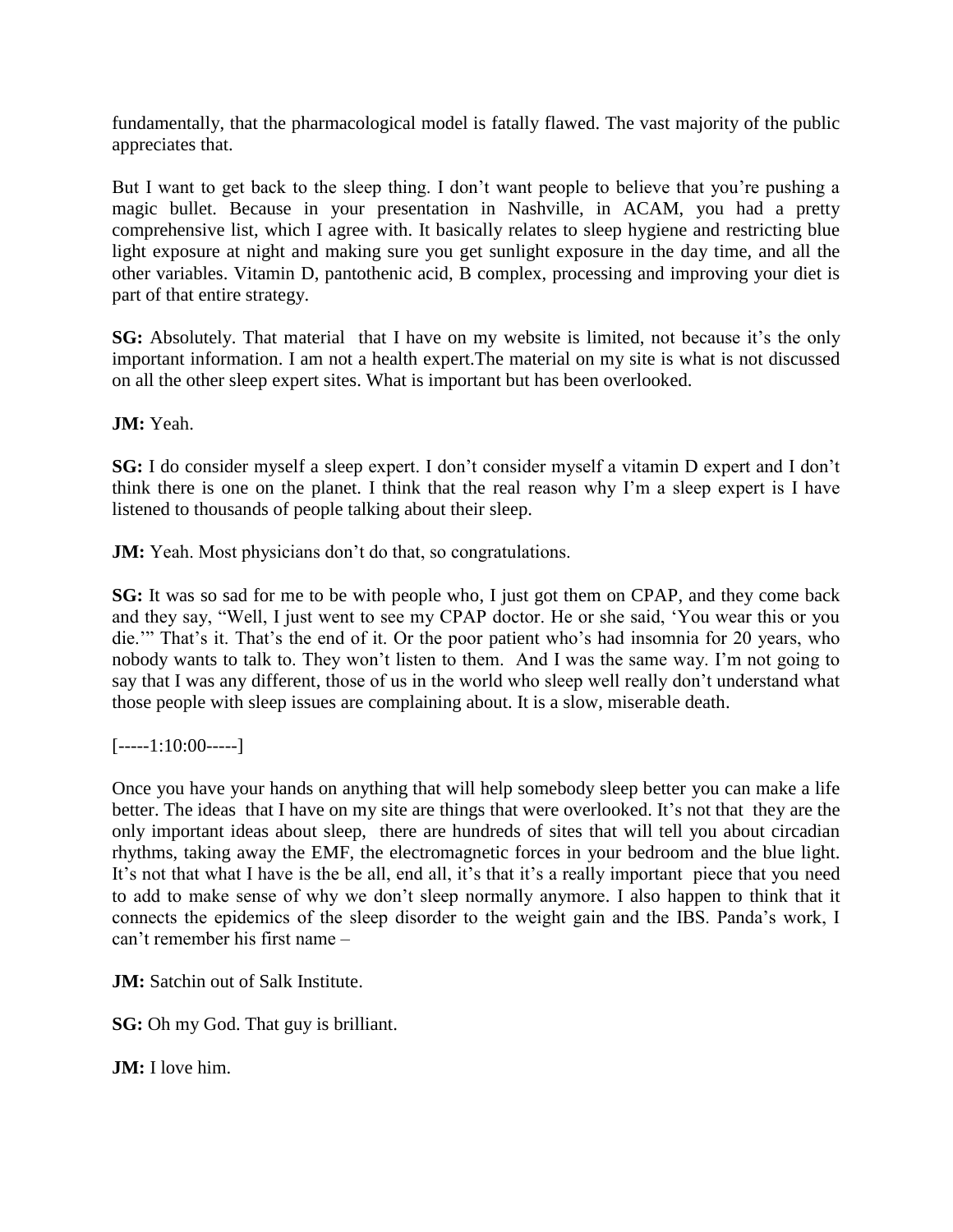**SG:** Brilliant. And such a logical step-by-step lecture. He's amazing. Everything he has said about when we eat is also playing a role in the background. After I added the B100 my patients started to come back with weight loss. The D by itself did not do that.

What I got to see when my patients got their microbiome back was amazing. I am making an assumption based on my patients coming back saying things like, "I haven't pooped daily since the day I was born, and now I have a regular BM every morning." (This is a 32-year-old who had one delivery and was a mess from then on,; on a million pills, a million things wrong with her. I'd been working with her for five years. We've been doing vitamin D and things are better but definitely not perfect) She gets on B100 with the D, and ''now I poop every day." I mean it's just phenomenal.

Now, the fascinating part of that recovery of the microbiome is that it is just the first step. You've brought back an organ of the body. It's like your liver went away and now you brought it back. Improving IBS was just the beginning. I had all these people who had all these things wrong with them. I kept wondering, "Are all those things related to vitamin D deficiency or poor sleep?" Many of them did not get better with just vitamin D, but they *did* get better several months after the microbiome returned.

For instance, iron deficiency anemia. I had some men, who were not menstruating obviously, who were getting iron infusions for iron deficiency. Their hematologist said, "Oh. You just can't absorb iron." I'm like, "That didn't happen when I was first in practice." Eight months after the microbiome comes back, those people start to trickle in saying, "Hey. I went to my hematologist yesterday to get my iron infusion and they won't give it to me because they say my iron levels are okay."

So it is my belief that many of the things that we are documenting – "Okay, this person is low in magnesium. This person has a selenium that's low.'' There had to be an organ of the body that was running that piece. As far as I know, nobody talks about that. But it appears to me that the microbiome has actually been responsible in the background for making sure that we absorb these elements in the right amounts and we have proper stores. The organ running that proper absorption was, I believe, the bugs inside us.

I was recommending a multivitamin as a routine, but not really thinking much about it until I realized in retrospect, that it was important; We're using this multivitamin to fill the manganese stores, the zinc stores, the copper stores, the iodine stores," all these little things that we're seeing deficiencies of in functional medicine as they're measuring blood levels, they are related to not having a normal microbiome.

I personally think that getting the microbiome back in most people who are pretty sick is just day one, the start of a process. Then they need to have some supplementation, not huge doses, but some supplementation for a year or two after that. And then keep an open mind about the fact that eventually, we'll get to a place where we don't need to supplement most things, unless you have a particular genetic weakness where you need to do something specific."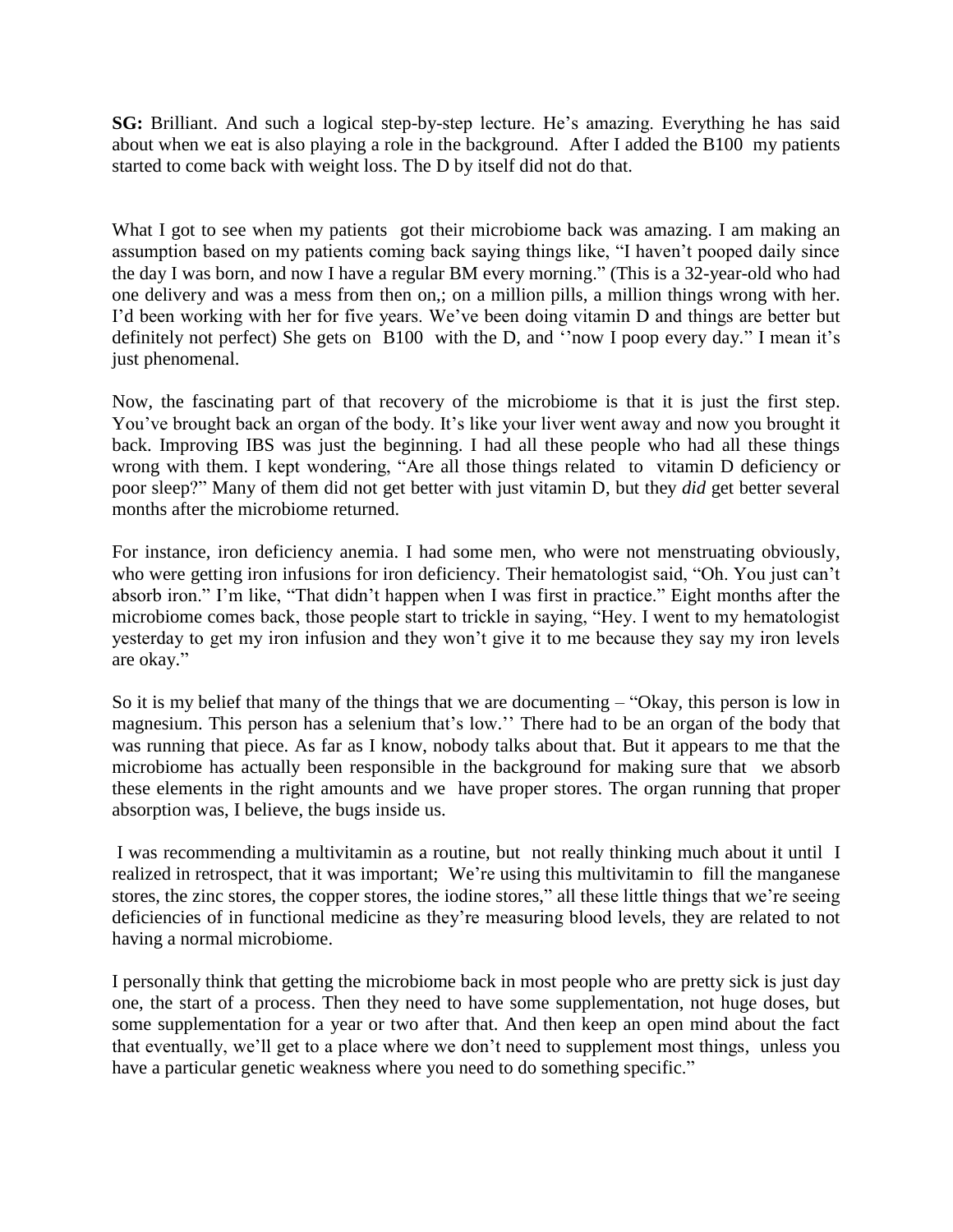**JM:** Alright. Well, great. You've provided a pretty comprehensive story, which is really the characteristic of a good presenter. They tell it in the story format. You do a good job of that. We have the story. I'm wondering what resources you could recommend, books or papers you've written, your website that people can see a protocol that you've developed. How many patients do you have now? 5,000 or 7,000 patients?

**SG:** I think I'm up to 7,000. I'm a sleep coach now, I'm no longer a neurologist.

**JM:** You're not a neurologist. I mean, you always are a neurologist. You're board-certified, but you're not a practicing neurologist.

**SG:** Correct. As for resources, I have a website. It's www.drgominak.com. I have a protocol called RightSleep and a workbook that helps you work through RightSleep for a full year. You can order the Workbook right on the home page. Also there is a section on the home page called "Quick Start, Basics," which tells you which vitamins to buy, how to get your D levels done, why you may need extra B12.

The website is dedicated to the ''why''. I'm very invested in the ''why''.

I feel like I saw these things happen to my patients. They can't be making it up. I mean five people come in in a week and they don't know each other. They don't even have the same disease. They all tell me the same thing. That means the basic truth is always what the patient says about their body. And then it's my job to see if I can find a scientific explanation for that, in animals and other humans.

There's a lot about the "why" on my website, under the menu tab called "See & Learn." I have lots of written material. I have free videos. I have a separate section that's called, "Webinars and Podcasts," if you learn better by video, that's for you. I have a RightSleep Workbook that you can buy, to help you with ''how'' to do the protocol. I also have one-on-one sessions at the menu tab "Work Together" if you need more personal help. I think many people who are not really very sick and just want to add this to their health regimen can actually do it easily with the RightSleep Workbook.

And I also have to comment that once you get better, from this D microbiome point of view, what we all want is to be healthy and have long lives. Sleep is one of the four basic pillars; sleep, diet, exercise and spirituality. You can't really short any of those and be a happy, fully healthy, content person. I don't spend a lot of time talking about the other parts, but they're very important as well.

**JM:** Well, great. Just curious, because you are a sleep coach, how many people who adopt your program, who come in using CPAP, are able to go off of it successfully?

**SG:** Wonderful question. In fact, I do not know the answer to that. What I'm hoping at the moment is that other practioners will answer that question: – Here's why I couldn't answer it. – When my patients got better, here's what I would hear;. "I've been wearing CPAP for four years. I forgot my CPAP when I went to the deer lease this year.'' (So I'm in Texas, guys go to the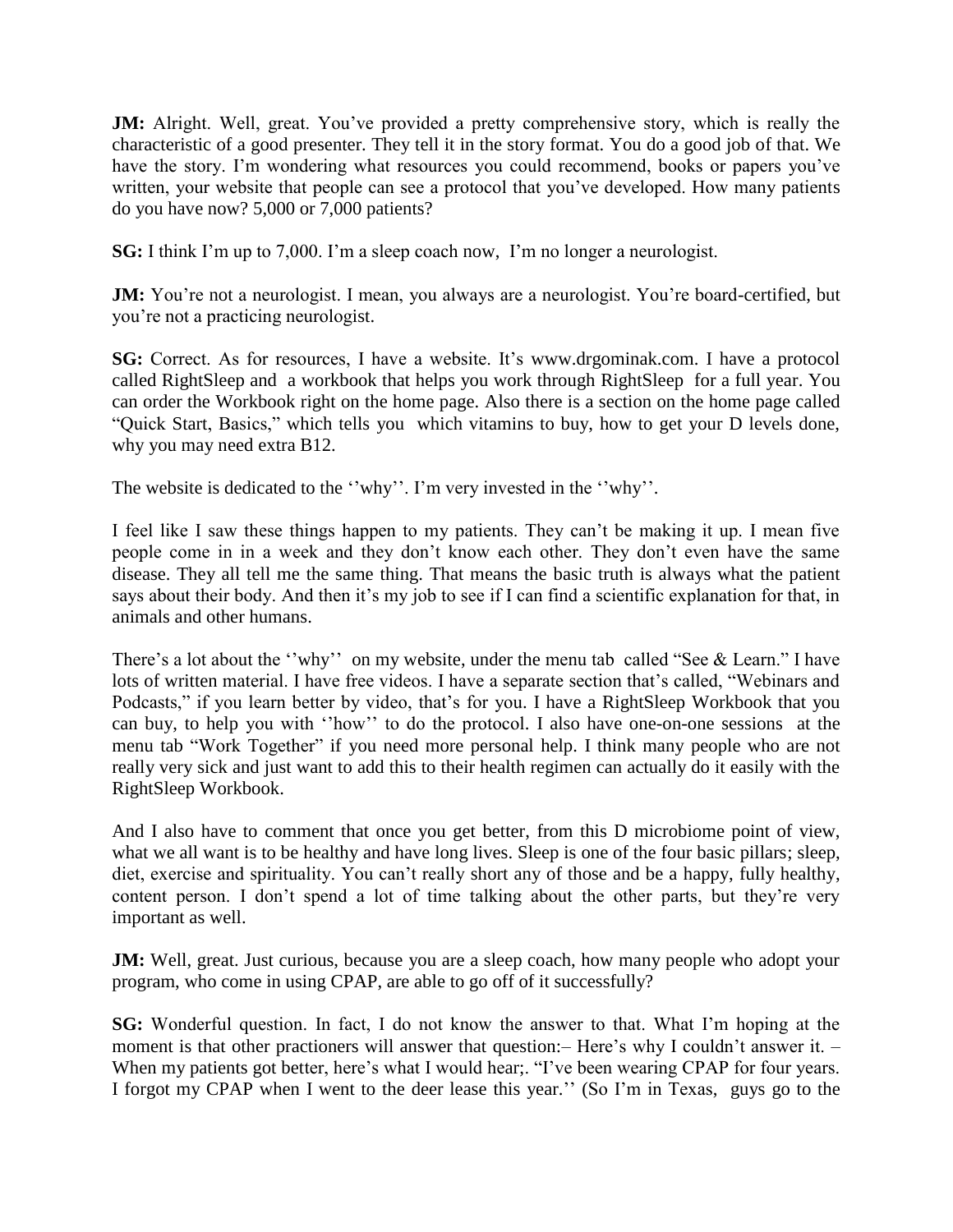'deer lease', to hang out with their buddies and hunt) and he says, "You know, before I started using CPAP, they would threaten to throw me off the balcony because I woke up the entire house snoring. Now, I forgot my CPAP and I actually felt really good, and nobody complained about my snoring" Now, can I get that person to pay 1,000 dollar co-pay to do another sleep study? No. I couldn't. So I couldn't do a before and after sleep study practicing within routine clinical practice.

What I'm hoping will happen is two things that will prove that we can reverse apnea by giving the brain what it needs to sleep better: One, through the sleep dentists (who really got into my stuff, that's why I was at ACAM- AAPMD). The dentists have an amazing opportunity to do overnight oximetry before doing my protocol then repeat overnightoximetry a year later. They can do overnight sleep studies at home that are relatively cheap. The second thing is we're going to have all this data generated by people on Fitbits, or Oura rings, while they are doing RightSleep.

The data being generated at home is actually brand new data. No one has ever taken someone who has been sleep deprived for years and given them the chemicals they were lacking and then watched what happened to their sleep. We don't know what the normal amount of REM is during recovery. Doing a sleep study of a normal 16-year-old who's been sleep-deprived by keeping him awake, then generalizing, "This is normal. This is not normal," is not the same as "How is the brain going to react in the first year in a person who's been given back the building blocks?" I think that data is not there yet.

## $[---1:20:00---]$

But I can tell you, I had patients who had been terribly affected who got better. I had one guy who was at the extreme, who actually couldn't successfully use CPAP even while sitting upright because he couldn't get the pressures up high enough, who fell asleep walking and fell and broke his jaw, who ultimately fixed himself to the point of being off of CPAP and sleeping normally. Importantly, this is not someone who has a tiny airway, this is in someone who has a problem with stopping breathing because they get too paralyzed based on abnormal brain chemistry. If you get the chemicals right, I believe that the brain is actually organized to say, "Okay. I know exactly what to do. I can fix this." I think that CPAP is potentially able to be taken away. But I don't think any of the studies have been done yet. I'm looking forward to that.

**JM:** That's a good answer. Just another final question. The number of people who were on CPAP, if you could divide them into those who have central sleep apnea, where there's not a mechanical physical obstruction or barrier, which is a big part of what was discussed in the meeting we're at versus the ones where it's in the brain.

**SG:** As I showed you during the lecture, I believe that obstructive sleep apnea is actually on a continuum with central apnea. If you look at the actual way that the nucleus is organized, this is a nucleus that runs our ability to get paralyzed while we're sleeping.

**JM:** Yeah. It's not a nucleus of a cell. It's an area of the brain that's responsible.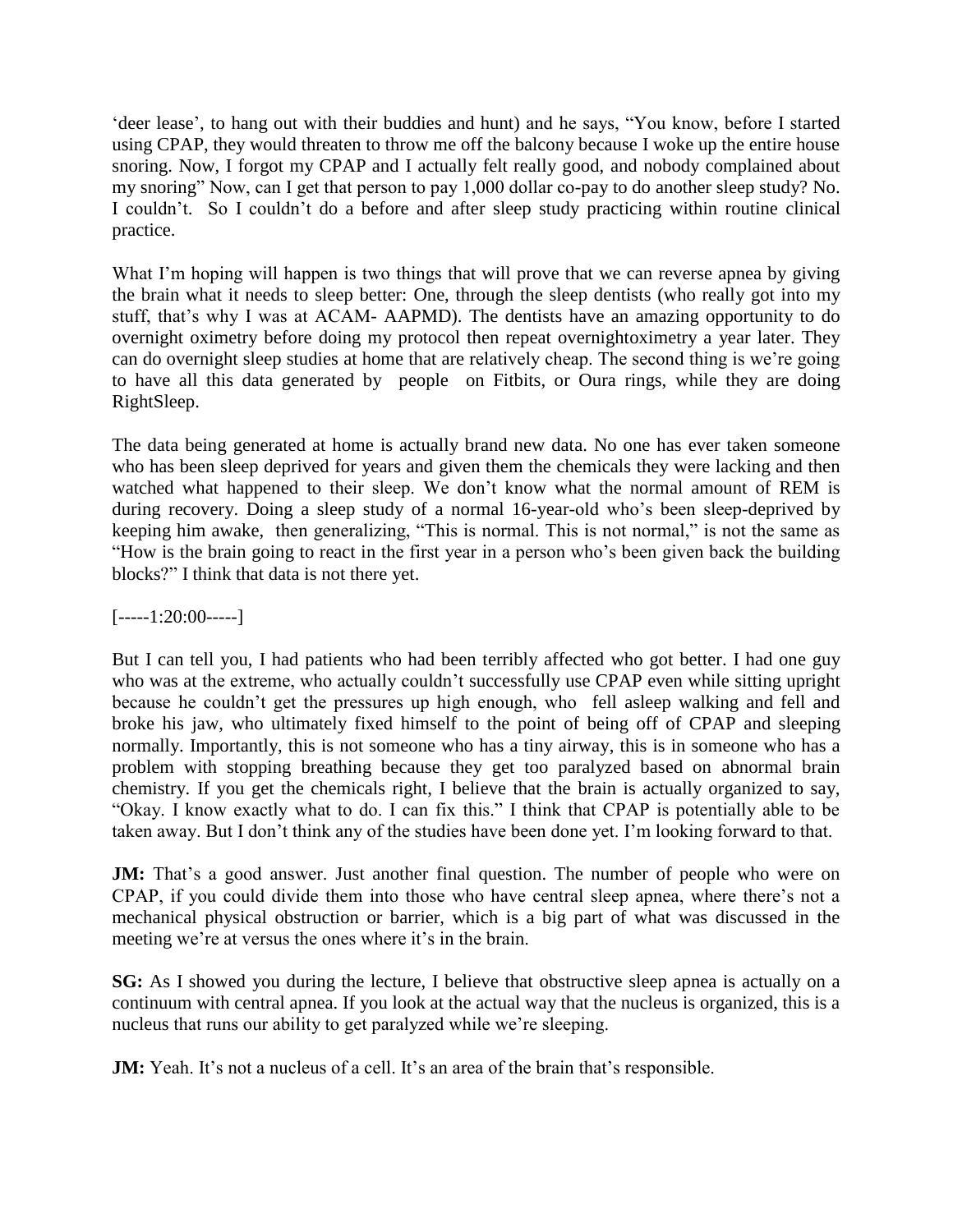**SG:** Yeah. It's a clumping of multiple cells that do certain things. It turns out that all of us get paralyzed when we're in deep sleep.There are certain cells that are assigned to paralyzing the oral airway: the throat and the tongue. That means it makes the the throat and tongue weak and paralyzed during the time that we're sleeping. There's another set of cells right next to it that are responsible for paralyzing the diaphragm and the chest wall. And then there are a whole bunch of cells that are responsible for paralyzing our limbs.

To me, that means that if I can show that these cells are just screwing up in terms of their firing rate, because what's really happening when you get ''too paralyzed'' is that cell was firing at a certain rate, normally and it's goofing up. It's supposed to be a perfect rate, so you're perfectly paralyzed. We were really designed to be able to be paralyzed enough that we can't cry out but we can still swallow and keep our airway open. All animals get paralyzed. The dinosaurs got paralyzed when they were sleeping, this is extraordinarily old, it was engineered many millions of years ago. That means that when this process of paralysis screws up in humans throughout the planet within a 40-year span, something really important has just happened.

So it is my belief that obstructive apnea is tongue/ throat too paralyzed, but if you affect the cells in the brainstem, right next door and your chest wall and diaphragm get too paralyzed then you have central apnea.

Yes, it's true that there are people have small airways that lead to obstructive apnea. We can talk at length about how that might come about as part of the story. But my regimen is good for somebody who has insomnia. It's good for someone who has sleep apnea. It's good for central apnea. In fact, I think that this is the way that sudden infant death syndrome happens.We just have to think about the brainstem's effect on paralysis in sleep as *part* of what we do to help people sleep better.

**JM:** Yeah. I know a few friends who were physicians who testify as expert witnesses in those SIDS cases, where the parents are accused of neglect and even have their children taken away. Fortunately, they're able to successfully get them back with the help of these experts. It's a sad tragedy. D is important, there's no question, especially in SIDS.

You've really compiled some incredible information. I'm sure that if you're watching this you'll agree. Maybe you can give us your website name again so that people can go there for more information, to get this manual, and also if that doesn't work, to even consider consulting you for an appointment.

**SG:** Thank you for the opportunity. It's www.drgominak.com.

**JM:** Great. I really appreciate your novel approach, relatively unusual for a physician who was trained conventionally to really independently come to this conclusion and really have your patients' best interest at heart other than just perceiving it as a job. Almost every one of us go into medicine with altruistic reasons to serve humanity and help people. But sadly, that initial motivation gets eroded out of almost every one of us through time. I'm sure you've seen it in your colleagues. It's really a pleasant surprise to see someone who's kept it. Congratulations.